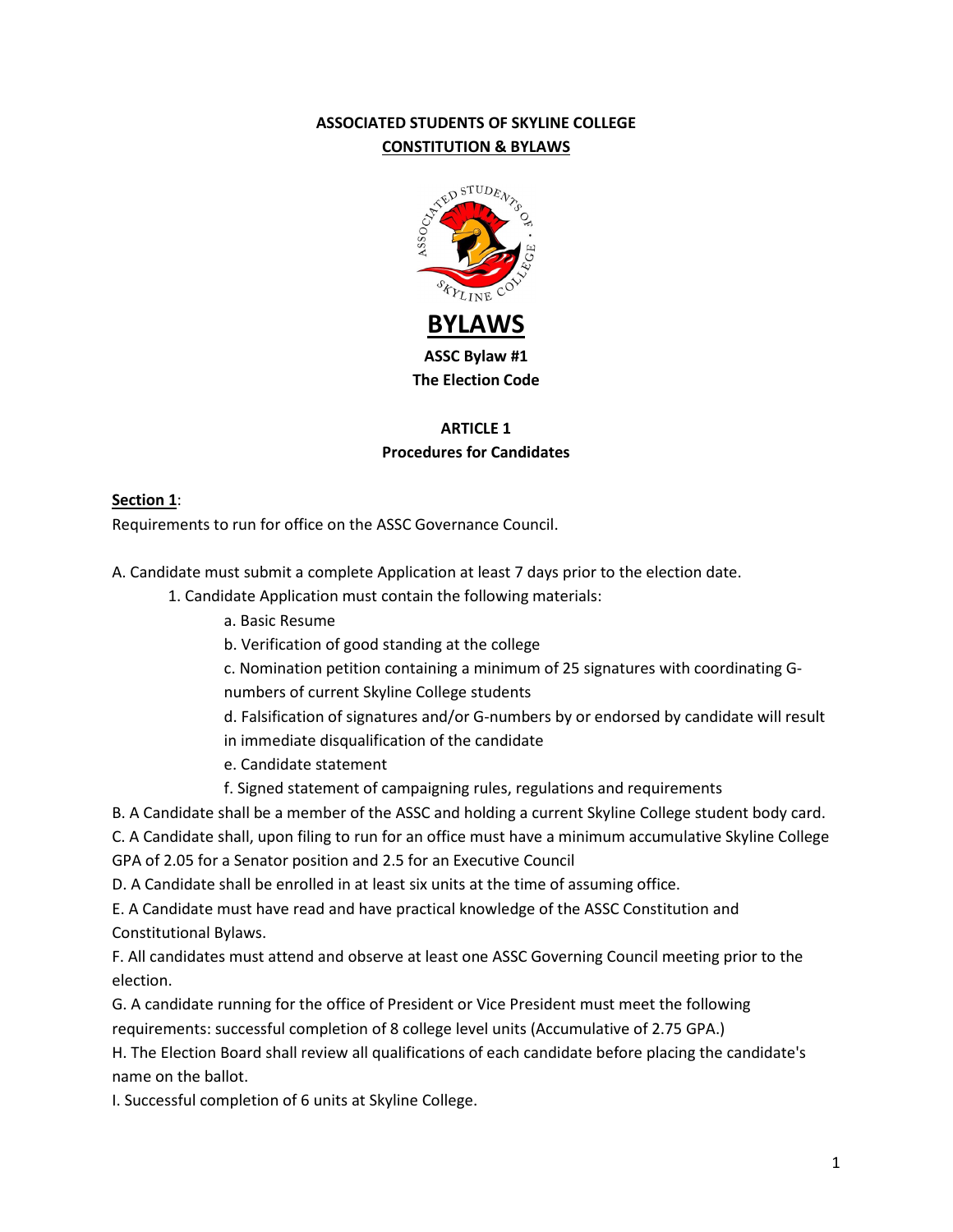J. Candidates can only run for one Skyline ASSC position at a time, including the nominations for Student Trustee.

K. Candidates running for ASSC positions at Skyline College cannot run for any other ASO positions within the SMCCCD.

## **Section 2:**

Candidate Procedures

A. Any write-in candidate must fulfill all qualifications stipulated in Article 1, Section 1, of the Election Code, with the exception that his/her name will not be on the ballot and his/her petition is due at least two days prior to the date of the election.

B. Failure of any candidate to comply with these provisions will result in disqualification.

C. Write-in votes for anyone not having completed the above procedures will become void and the votes cast for that candidate will not be counted.

D. Write-in candidates cannot campaign for elections until all completed forms have been submitted and approved by the Election Board.

## **Section 3:**

Campaigning Procedures

A. A candidate may begin campaigning as soon as the Election Board has approved the election forms.

B. Campaigning materials such as posters and handbills may only be displayed in approved areas designated by the Election Board.

C. The limit of any one handbill to be displayed in the areas designated shall not exceed 1. Please refer to the college policy on public posting. Any alleged violations will result in a full investigation by the election board. If found guilty, candidates will be disqualified from the current ASSC election.

D. On election days, the voting area must be cleared of all campaign materials. Each candidate is responsible for removing all of his/her campaign materials. Voting areas are defined as polling areas, computer labs and computers accessible for student use. E. All candidates wanting to use websites or social networking must submit the

appropriate authorization form to Center of Student Life and Leadership prior to activating and publicizing the site/page or account.

1. Sites, pages and accounts cannot be advertised in campaigning material or on other site, pages and accounts until candidate has received the approval of the election board.

2. All websites and social media accounts must follow college /district policies and content is subject to Student Code of Conduct regulations.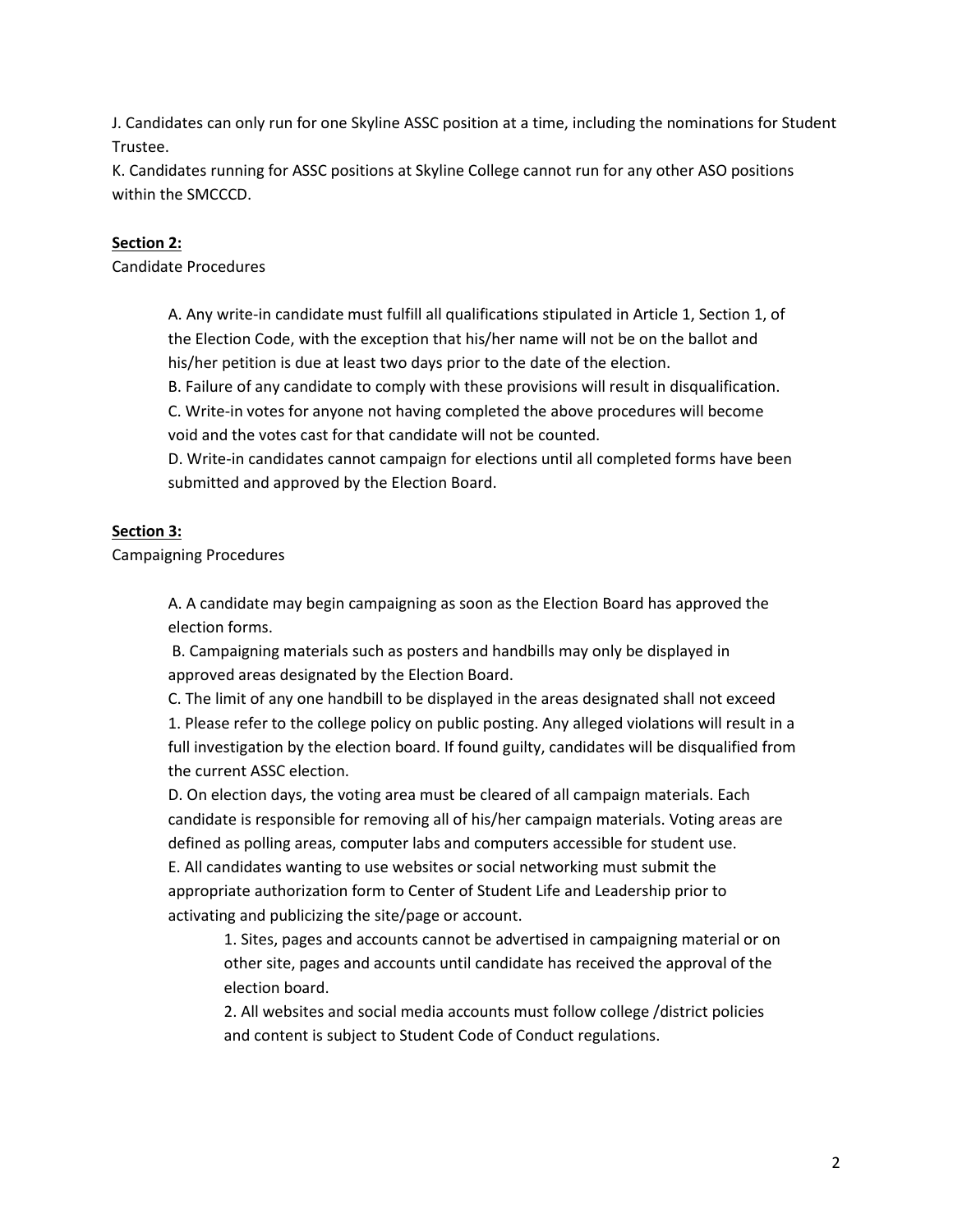# **ARTICLE 2 Election Board Section**

## **Section 1**:

Composition

A. Election Chairperson (Vice President)

1. If the Vice President is running for office, the Election Chairperson shall be the next Executive Officer in the line of succession. (Refer to Bylaw 2 - Student Council Code, Section 1, Part E, II) B. Minimum of 2 or a maximum of 4 Student Council senators nominated by the Chairperson and appointed by the ASSC.

C. Minimum of 1 or a maximum of 3 Student Council Executive members nominated by the Chairperson and appointed by the ASSC.

D. ASSC Advisor(s)

## **Section 2:**

Election Chairperson

A. Shall be ASSC Vice President.

B. If the Vice President cannot serve in this capacity, the chair will be handed down the line of succession of ASSC officers. (Bylaw 2 - Student Council Code, Section 1, Part D)

C. The Election Chairperson shall assume responsibility for the coordination of any and all elections.

D. The Election Chairperson shall report to the Council on the activities of the Election Board. E. President of ASSC and Advisor(s) must be contacted immediately following the tallying of the ballots or when the results are determined by electronic ballot. Official results must be posted within 24 hours.

## **Section 3:**

Duties and Responsibilities of the Election Board

A. Shall form and serve for the duration of the election process. If the election process continues into the next semester, due to special elections new members may be appointed to replace non returning Election Board members.

B. Shall serve as the governing body and as the judicial committee for the purpose of enforcing the Election Code.

- C. Shall verify petition signatures and G-numbers
- D. Shall determine candidate eligibility. The ASSC Advisor(s) will verify transcripts.

E. Shall organize and direct a, "Meet the Candidates" forum prior to the election.

F. Shall be knowledgeable of the Election Codes and report all infractions of the laws to the Election Chairperson and the ASSC Advisor(s) immediately.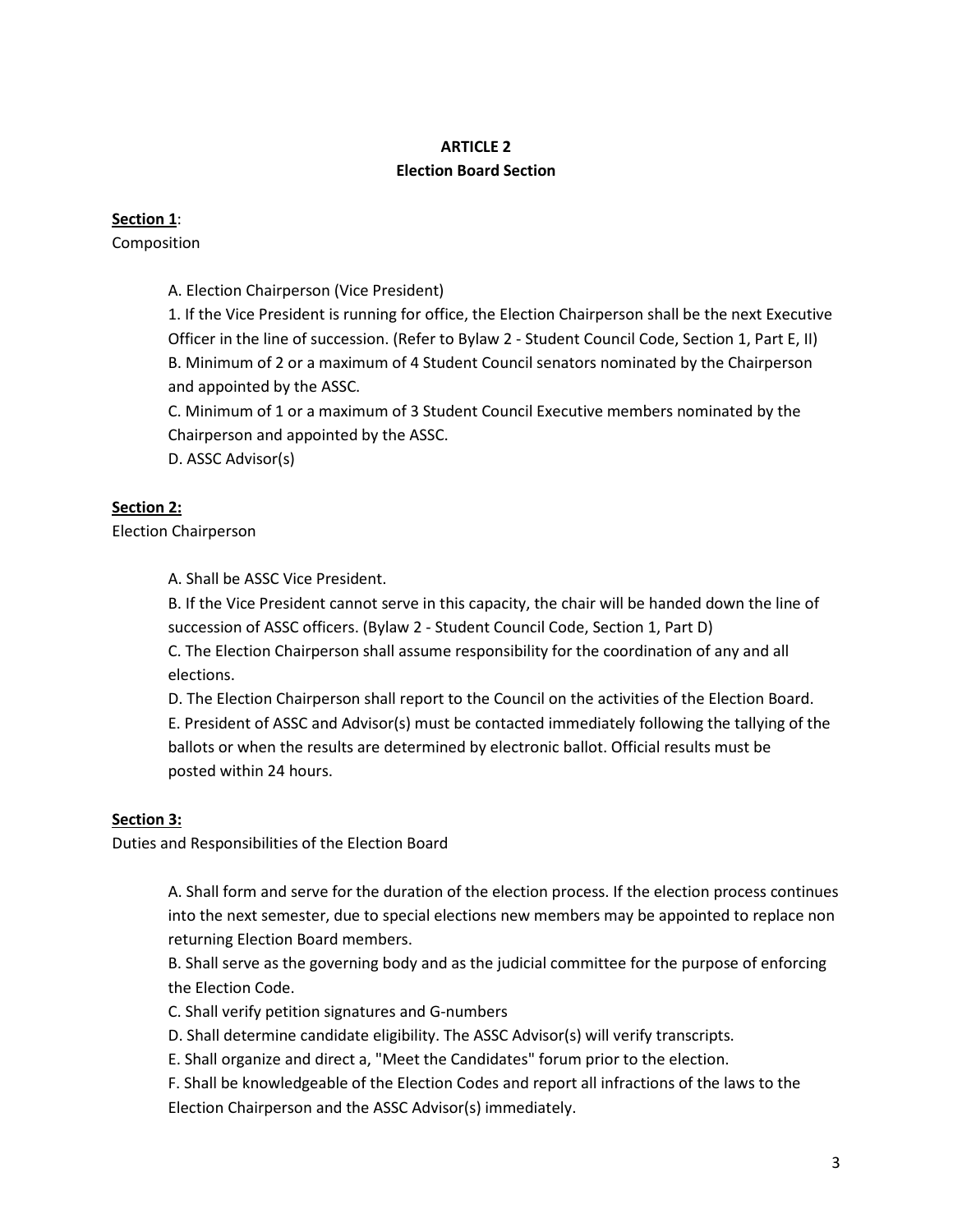G. If paper ballot is used, Election Board will do the following:

1. Count and record the ballots for each office.

2. Verify that all defaced ballots are void

3. At least one Election Board member present at the election booth during voting

- 4. The Election Board and ASSC Advisor(s) shall post the election results
- H. If electronic ballot is used, Election Board will do the following:
	- 1. Verify any complains/inconsistencies due to electronic voting
	- 2. Input candidate information into electronic voting system
	- 3. Verify any votes submitted in writing due to error with electronic system
	- 4. The Election Board and ASSC Advisors(s) shall post the election results

I. No Election Board member shall campaign for any candidate or issue on the ballot.

J. The Election Board shall serve as the governing body over all general and special elections.

K. Members of the Election Board exercise authority only with approval of the Board, not as individual.

L. The Election Board shall receive funding by the ASSC for all related election expenses.

### **ARTICLE 3**

#### **Election Procedures**

## **Section 1:**

Voting Procedures

- A. All registered students shall have the privilege to vote in school elections
- B. All students must present valid identification at the time of voting.

C. All voters must be listed on the Admissions and Records list of currently enrolled students at Skyline College.

## **Section 2:**

General Election

A. All general elections shall be held once every academic year at least four weeks prior to final exams. The date is to be determined by the Election Board with the approval of the majority of council.

- B. Elections shall be held on a minimum of two consecutive school days.
- C. Voting shall be by secret ballot (paper or electronic).
- D. The ballots shall be secured each day after the poll closes.
	- 1. Paper ballots shall be secured after polls close
	- 2. Electronic ballots will be secured once election starts until the end of the election.

E. The candidate receiving the majority of votes shall be declared elected and will assume the duties of office on the last day of the semester in which he/she is elected.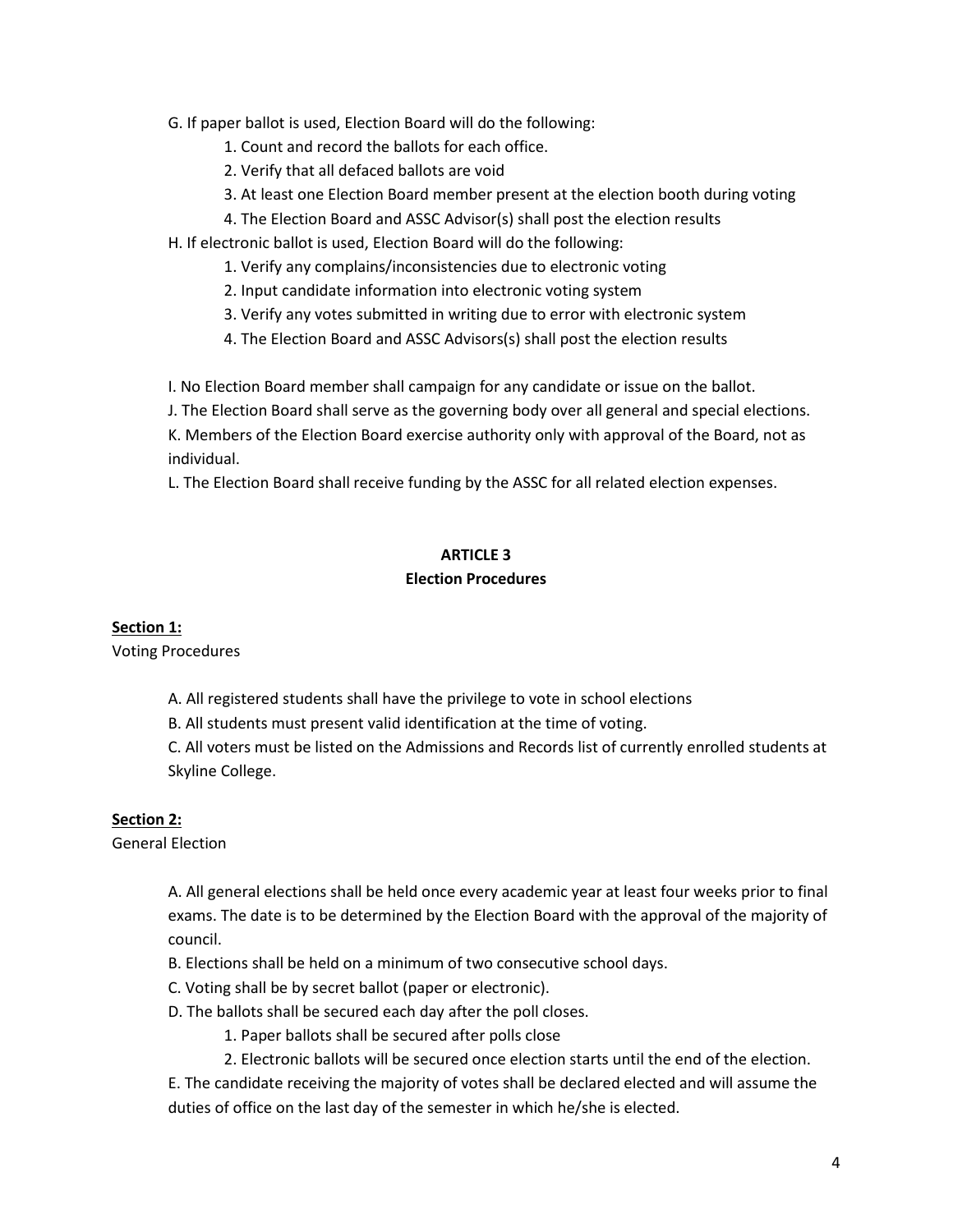G. Any candidate running must receive at least 25% of the votes cast to be elected to office.

H. A write in campaign may be conducted during a general or special election.

### **Section 3:**

Contesting Elections

A. In the event that the election is contested, a written petition and statement must be submitted to the Election Chairperson within ten business days, following the election. Complaints filed after the deadline will not be accepted.

B. The election board shall review all formal written complaints and determine if there needs to be a formal investigation. If there is sufficient evidence to warrant a hearing the Election Board shall review all aspects of the election procedures and determines the appropriate action to be taken.

B. In the event that a formal complaint is filed against the Election Board, the ASSC Advisor(s) and the Vice President of Student Services will review the complaint and determine if there is sufficient evidence to warrant a hearing.

C. The Election Board's findings on disputed election results and allegations of misconduct shall be brought before the current Student Council no later than ten business days after filing of the complaints.

## **Section 4:**

Special Election

A. Special Elections shall be held under the following circumstances:

1. If no candidate receives at least 25% of the votes cast for his/her office.

2. If less than 9 positions on the council are filled during the general election

B. In the event there is a need for special election, the general student body must be notified through publicity channels at least two weeks prior to the election.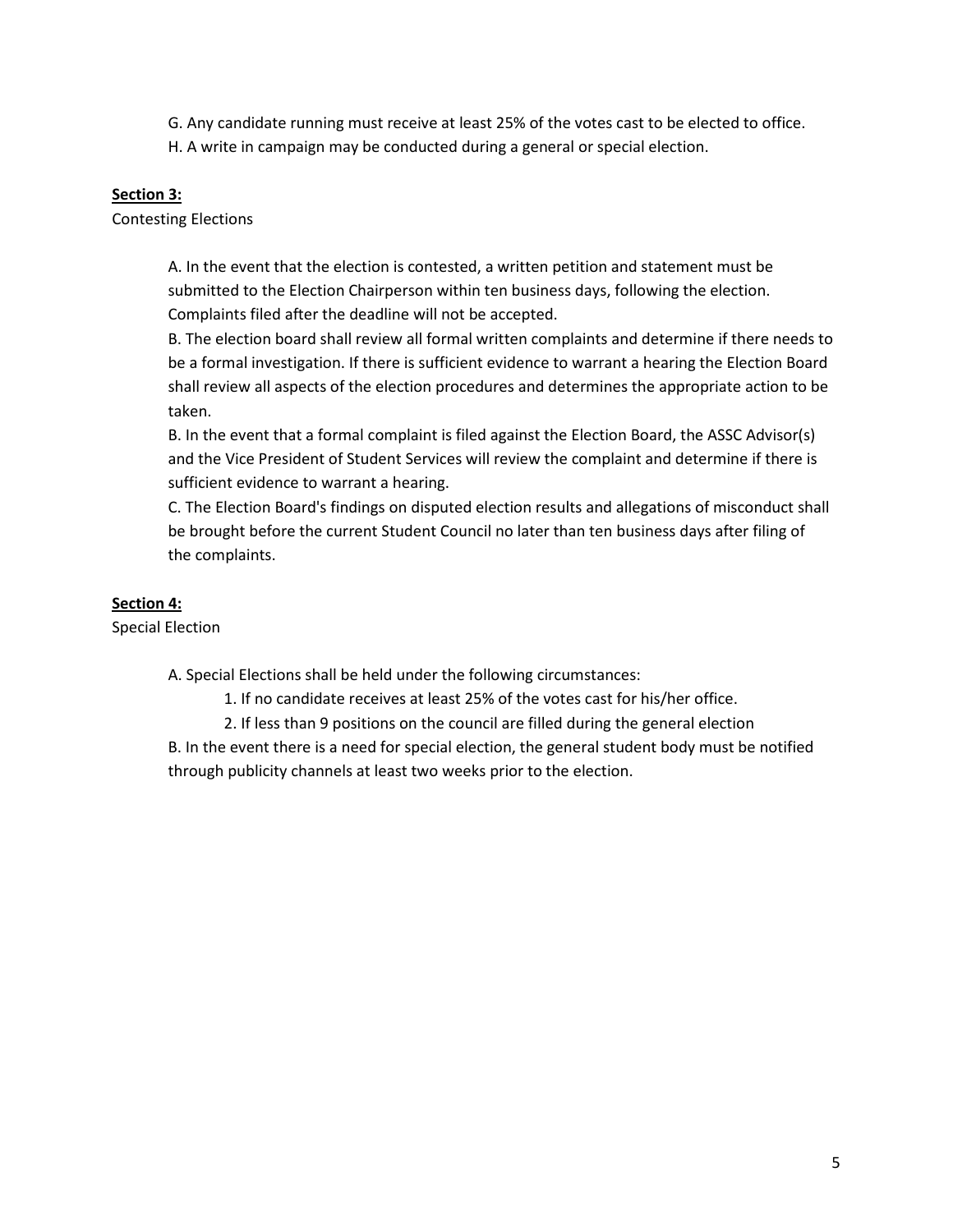#### **ARTICLE 4**

### **Procedures for Appointments**

### **Section 1:**

Requirements of a Nominee wishing to hold office on the ASSC Governance Council

A. A nominee must submit a complete Candidacy Application prior to the appointment date.

B. A candidate must submit a complete Candidacy Application at least 7 days prior to the

desired

appointment date.

- 1. Candidate Application must contain the following materials:
	- a. Basic Resume

b. Verification of good standing at the college.

c. Nomination Petition containing a minimum of 25 signatures with coordinating G-numbers of Skyline College students.

d. Falsification of signatures and/or G-numbers by or endorsed by candidate will result in immediate disqualification of the candidate

e. Candidate's Statement

f. Signed statement of campaigning rules, regulations and requirements.

G. Compliance with Title IX Training and completion of the "Not Anymore" training found on students' WebSmart

C. A candidate shall be a member of the ASSC (student body) and holding a current Skyline College student body card.

D. A Candidate shall, upon filing for appointment to an office, have a minimum Skyline College GPA of 2.05 for a Senator position and 2.5 for an Executive Council commissioner, 2.75 for President and Vice President positions.

E. A Candidate shall be enrolled in at least six units at the time of assuming office.

F. A Candidate must have read and have a working knowledge of the ASSC Constitution and Constitutional Bylaws.

G. All candidates must attend and observe at least one ASSC Governing Council meeting prior to the appointment.

H. Candidate can only receive appointment to one position

I. A Candidate of appointments for any position (Associate, Senator, or Executive Officer) must receive two-thirds of the present council's vote to be appointed.

J. All nominations by the president must be approved by a vote of quorum by Student Council.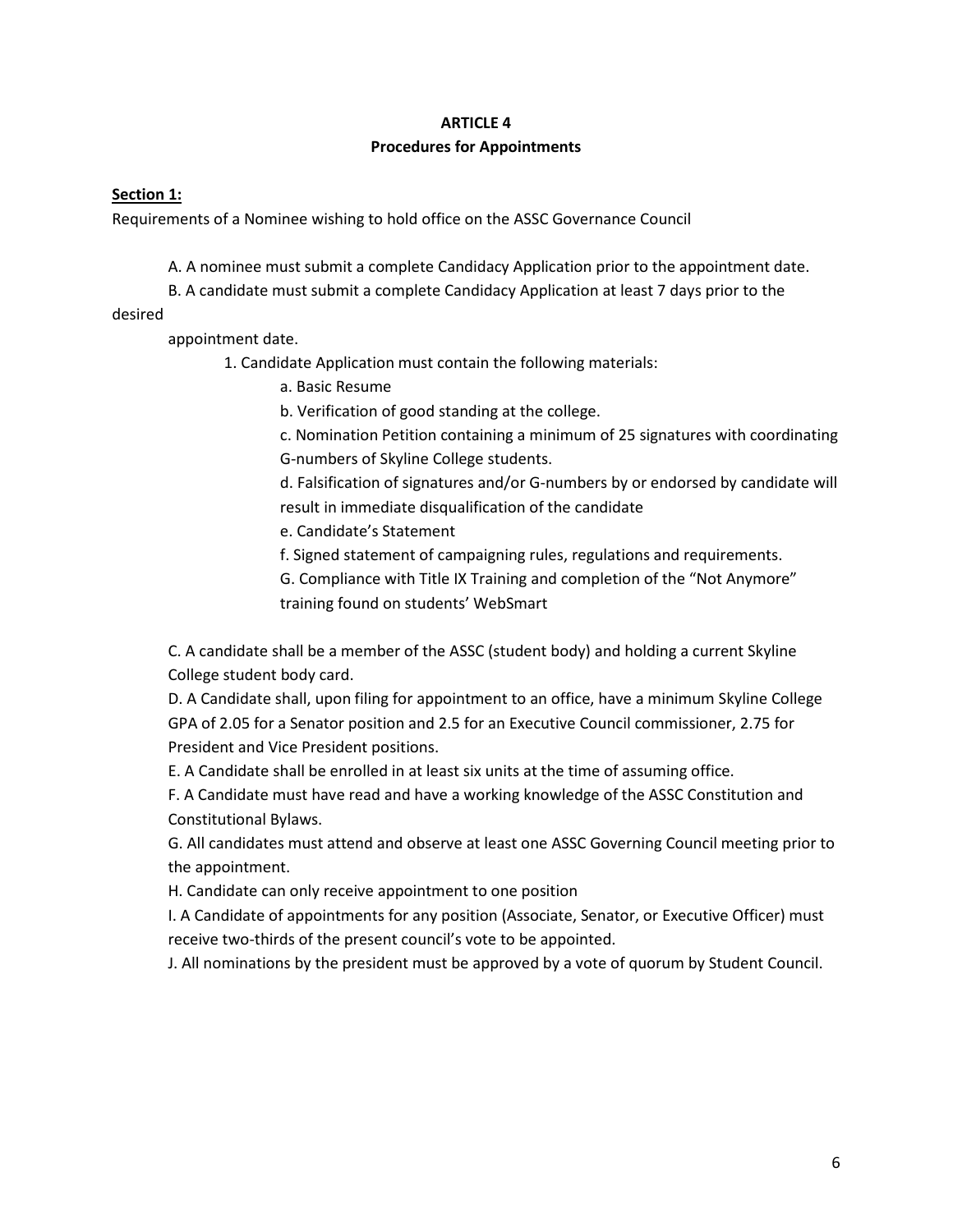#### **Section 2:**

Requirements for holding an Associate Membership

A. Students interested in participating in ASSC Governing Council but who do not hold at current Skyline College GPA may be appointed as an Associate member with no voting rights

1. Procedures for appointment refer to Article 4, Section: A, B, C, E, F and G

2. Associates may participate in the following ways:

a. be appointed to ASSC committees, Participatory Governance committees, or workgroups and serve as an official voting representative of the ASSC

b. assist with ASSC events

c. assist with SOCC meetings and events

d. attend ASSC Governing Council meetings

e. eligible to participate in conferences and leadership retreats

f. eligible to receive stipend for serving as official ASSC Representative at

Participatory Governance committee. See Article 5, Section 1, A, B, C and D B. Inactive Associate members who are lack in participation and do not fulfill the requirements above (Section A, ii, a, b, c, d, f) shall not participate in conferences and Leadership Retreats. Maximum number of Associate members shall be 3 Associate positions of the full council.

#### **ARTICLE 5**

#### **Removal from Office Section**

#### **Section 1:**

Impeachment

A. The ASSC shall have the sole power hold impeachment proceedings against Associate Members, Senators or Members of the Executive Council.

B. When sitting for that purpose, the ASSC shall meet as a whole body. One of the Senators shall be elected by a simple majority vote, to chair the proceedings

1. Appointment of Chair will occur at the beginning of the impeachment proceedings C. Members facing impeachment must be notified in writing a minimum of one week prior to the impeachment proceedings

D. A 2⁄3 majority vote of ASSC Governing Council Members, who are present at the time of the vote, is needed to remove members from office.

1. A Roll-Call vote must be held to establish 2⁄3 majority

E. Once a member is impeached they may not hold ASSC Governing Council position for the remainder of the academic year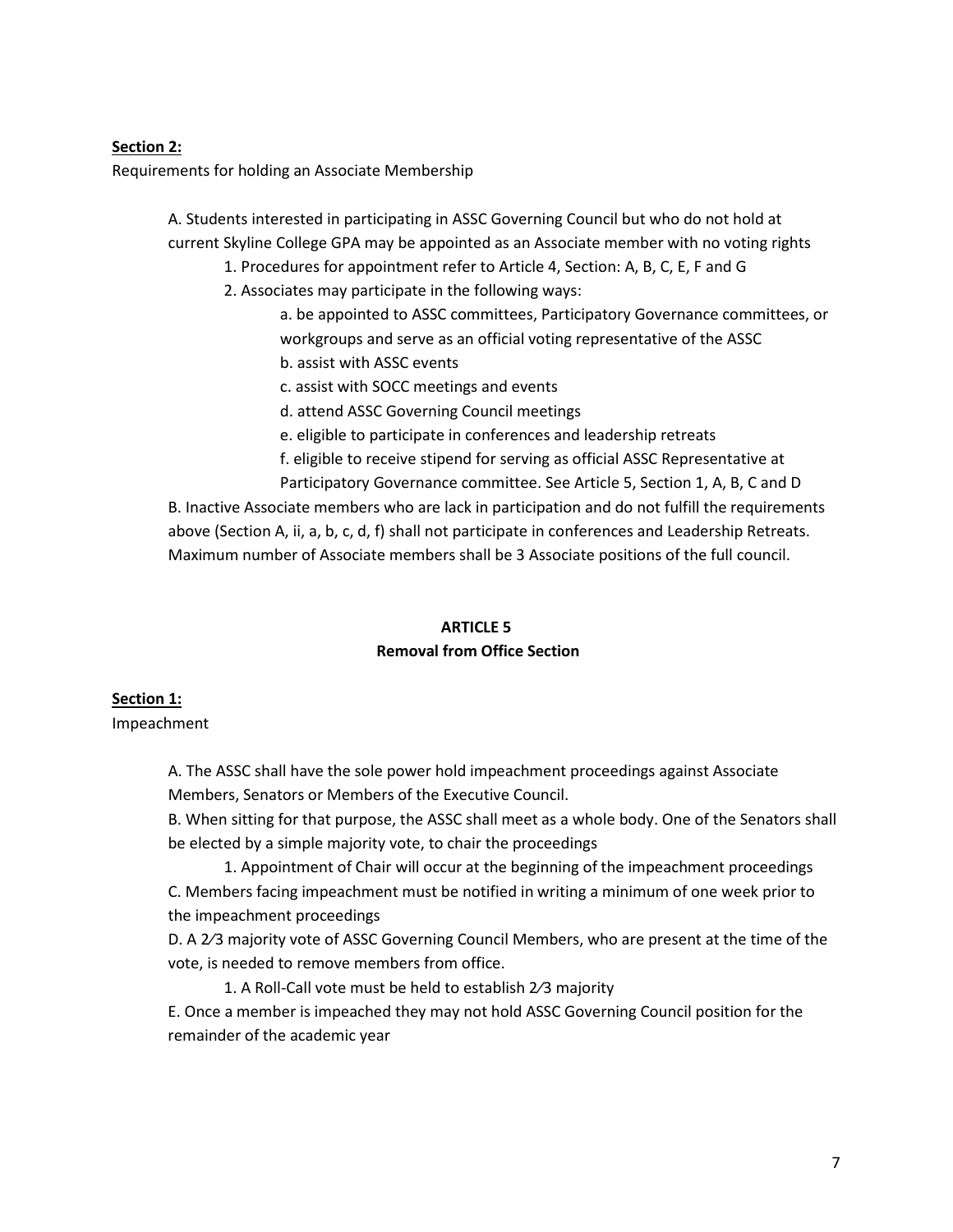### **Section 2:**

Recall

A. All elected officials shall be subject to recall by a petition submitted by three hundred (300) members of the student association.

B. Upon presentation of the petition to the ASSC, the ASSC shall call a special recall election within two weeks. If the removal action is supported by two-thirds (2/3) of the votes cast in the special election, the member shall be removed from office.

## **Section 3:**

Excessive Absences / Tardies / Early Departures/ Inactiveness

A. Governing Council members will be dismissed from office with four unexcused absences, five unexcused tardies, five unexcused early departures or a combination of 5 total from each category

1. An excused absence is defined as an absence caused by personal illness / injury / death of a family member. Council members will be asked for documentation to confirm the legitimacy of the absences.

2. A tardy is defined as arriving 10 minutes or more after the scheduled start time of the ASSC Governing Council meeting.

3. An early departure is defined as leaving the meeting prior to adjournment. Five (5) unexcused incidents will result in removal from office.

B. Attendance will be taken at the following meetings and events:

1. ASSC Governing Council Meetings 2. All ASSC Committee Meetings 3. ASSC events (if council member fails to show up for their designated work assignment) 4. Executive Council Meeting

C. All ASSC members must contribute, participate, and volunteer at least 50% of the ASSC or Student Life events hosted that month and be able to achieve the duties and responsibilities of the position one hold (refer to B2 A1). Members unable to achieve this status shall be deemed "inactive" and will result in disqualification from office.

D. Advisers shall examine and evaluate each member on monthly bases of their performances.

E. ASSC President and ASSC Advisors must be notified with appropriate reason for absences, tardies or early departures no later than 48 hours prior to the meeting / event or 48 hours after in the case of personal illness or injury

F. Procedures for removal from office based on attendance

1. Commissioner of Public Records shall notify the ASSC Governing Council of members who are endanger of violating, Article 5, section 3, of the ASSC Constitution and Bylaws 2. Once a member has violated Article 5, section 3, the Commissioner of Public Record will notify the ASSC President and the Advisors so that the removal process can begin 3. Advisors shall notify offending member via letter/email stating that the member is alleged to be in violation of excessive absences, tardies and early departure bylaw and thus ineligible for office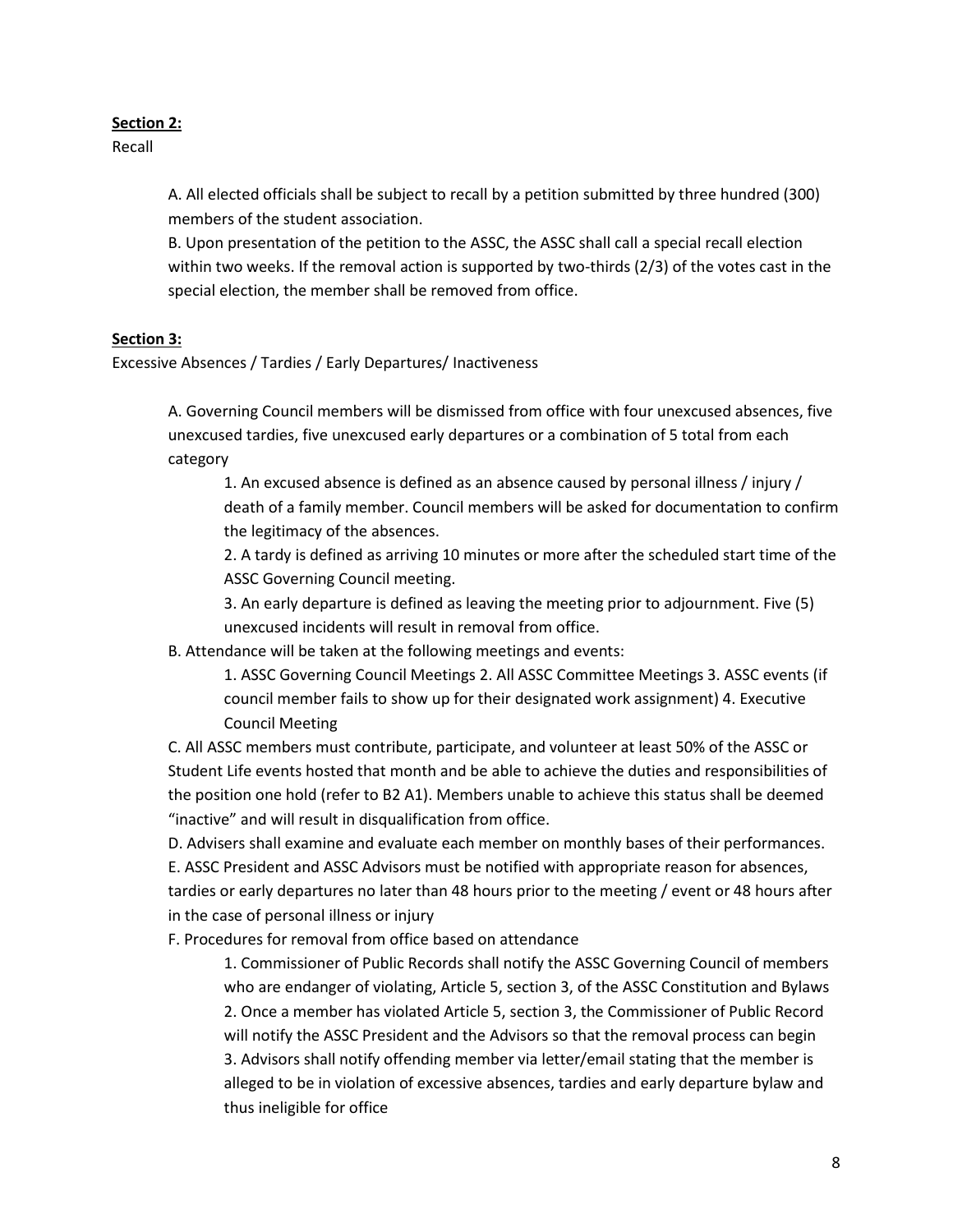4. Member will have 72 hours to respond to official notification and submit proof of authorized/excused absences, tardies and early departures for review to the ASSC Advisors

5. Members found in violation excessive absences, tardies and early departure, Article 5, section 3, will be removed from office via letter from ASSC President and ASSC Advisor 6. A Member removed from office is ineligible hold ASSC Governing Council position for the remainder of the academic year

#### **ASSC Bylaw**

#### **#2 The Student Council Code**

## **ARTICLE #1 Duties and Responsibilities of Council Members**

#### **Section 1:**

Duty and Responsibilities of Executive Officers:

#### **President**

**Vice President Commissioner of Activities (Event Coordination) Commissioner of Finance (Treasurer) Commissioner of Publicity (Advertising, Marketing + Social Media) Commissioner of Public Records (Secretary) Parliamentarian (Law & Order) SOCC Secretary (SOCC Assistant)**

#### A. Represent the entire student body at large

B. Execute action necessary to accomplish Student Council legislation

C. Hold a minimum of two Executive Council meetings per semester as called by the ASSC Advisors. Meetings must be scheduled in accordance with the Brown Act.

D. All members of Student Council will sign contracts stating their requirements to fulfill their duties. These duties include mandatory participation in ASSC functions, activities, events, meetings, and any other ASSC affiliated function. Members not fulfilling their duties and responsibilities as stated in the ASSC. Constitution & Bylaws are subject to expulsion and/or impeachment.

E. In the event that an Executive Officer is removed from office or resigns from their position, the vacant office will be filled by nomination. The ASSC Governing Council may nominate one current Executive Officer or Senator to the vacant office. While the position is vacant, the ASSC President will divide the additional duties among the remaining Executive Officers to fulfill until a new officer is appointed.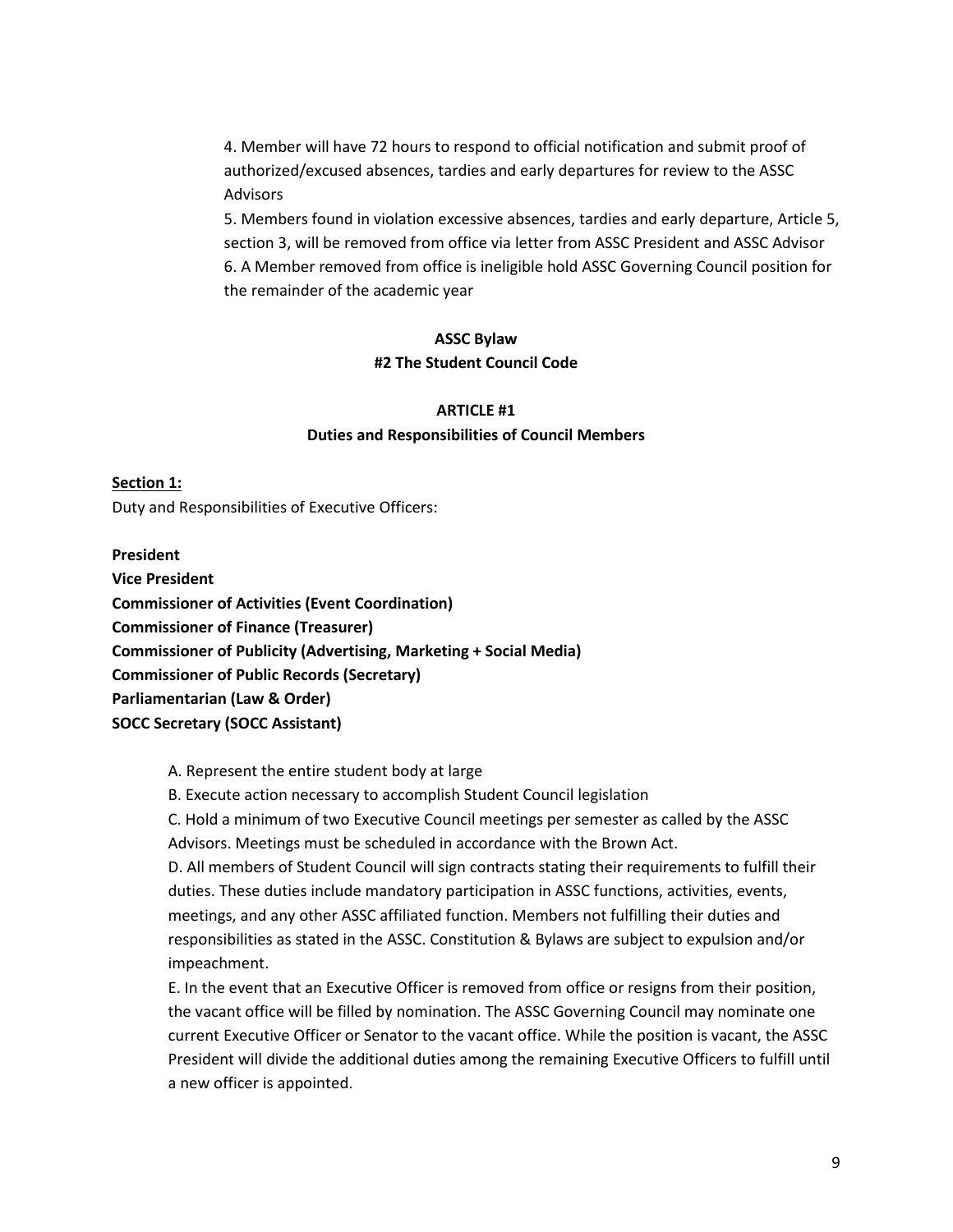## **Section 2:**

Duties of the President

A. Direct and coordinate the activities of the Student Governing Council (ASSC) and Executive Council.

B. President acts as Chairperson of the Student Council or delegate set duties to the Executive Council members in the line of succession.

C. Represent the ASSC at all official functions or appoint a designee.

D. Have the power to veto. The veto must be submitted in writing within 48 hours after the end of the current meeting to the Center for Student Life and Leadership Development. This veto may be overridden by a two thirds (2/3) vote of the whole council membership at the next meeting.

E. If there are vacancies in any office of the Student Council (ASSC), whether they be elected or appointed, it is the President's responsibility to nominate individuals to fill the position(s). All nominations must be approved by vote of 2/3 of Student Council.

F. Attend all regular meetings of the District Student Government and the San Mateo Community College District Board of Trustees or appoint a delegate to do so. President or delegate must submit reports to council on a monthly basis.

G. Coordinate ASSC participation on all campus and district standing committees. (See Compendium of Committees list)

H. Serve on committees as appointed by Student Council. I. Must meet all requirements to hold office, refer to: Article 1 and Article 4.

## **Section 3:**

Duties of the Vice President

A. Direct and coordinate the activities of the Skyline Organization and Club Council

B. Assume the duties of the President during the absence and succeed to the office upon the resignation of the President.

C. Furnish each Student Council member with a detailed list of the respective duties as stated in the Bylaws.

D. Serve as Chairperson on the Election Board (See Code #1, Article 2, Section 2).

E. Serve on committees as appointed by the Student Council.

F. Must meet all requirements to hold office, refer to: Article 1 and Article 4.

## **Section 4:**

Duties of the Commissioner of Finance

A. Collect all money as may be authorized by ASSC.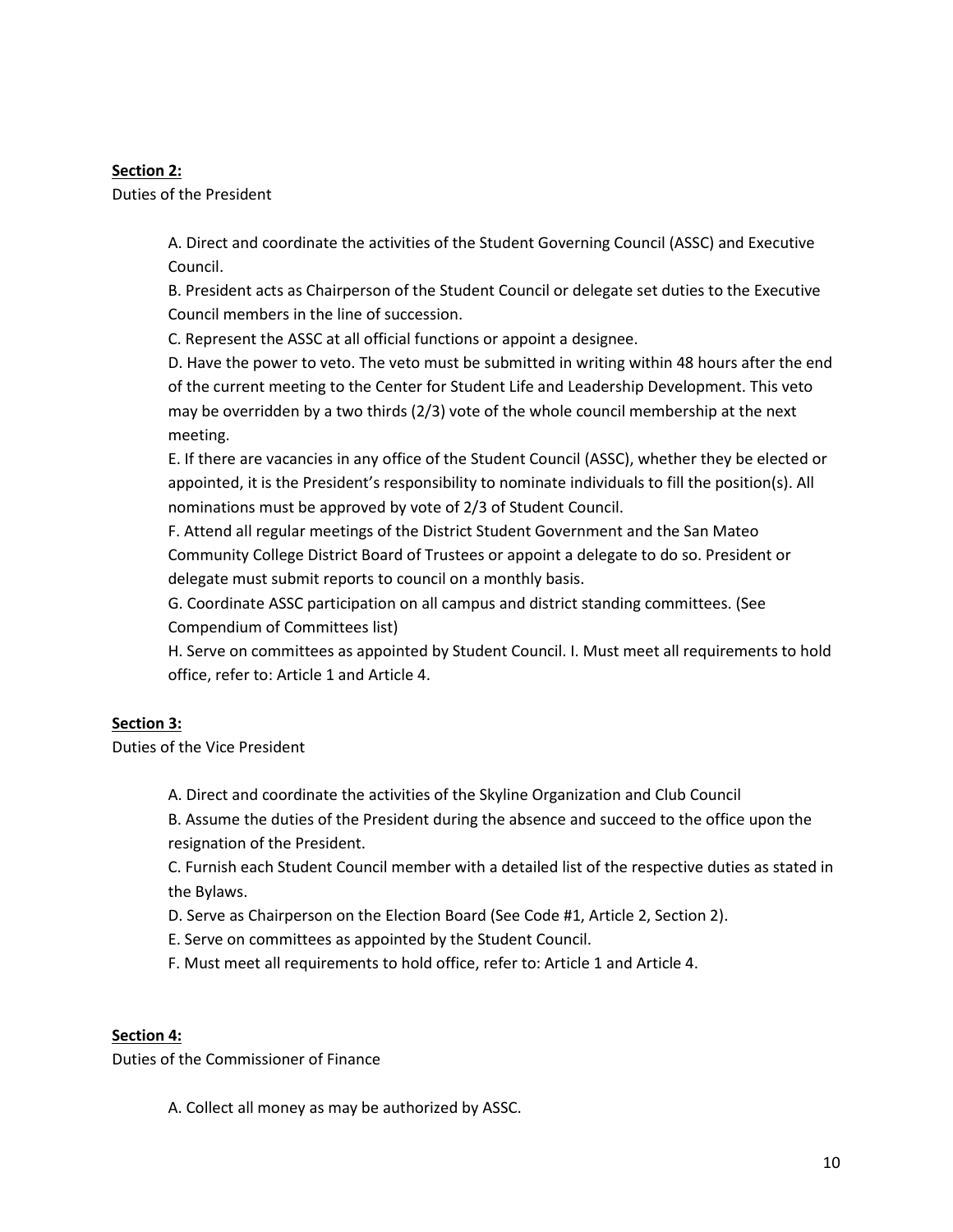B. Make a financial statement each month, giving a complete record of expenditures and receipts. Report must be submitted to ASSC by the 2nd meeting of the month.

1. If the position is vacant prior to the start of fall semester, an updated budget must be submitted by the fourth week of the new commissioner's appointment

C. Verify and sign all requisitions for the disbursement of funds of the ASSC according to the budget established by the ASSC, and subject to the limitations of the District Financial Code as approved by the Board of Trustees.

D. In cooperation with the Commissioner of Activities and the ASSC Advisors, present a proposed budget to the Student Council no later than the 2nd week of the fall semester.

E. Serve on committees as appointed by Student Council.

F. Must meet all requirements to hold office, refer to: Article 1 and Article 4.

### **Section 5:**

Duties of the Commissioner of Activities

A. Prepare with advisor's approval, a tentative copy of the calendar of future activities and present it to the ASSC for approval by the 2nd week of the fall semester.

1. If the position is vacant prior to the start of fall semester, an events calendar must be submitted by the fourth week of the new commissioner's appointment.

B. Maintain a current copy of the calendar to be posted in the Center for Student Life and Leadership Development.

C. Coordinate all activities sponsored by the ASSC. Submit written documentation of design and implementation plan and proposed budget for the event a minimum of 6 weeks prior to the event. ASSC must approve all ASSC Sponsored events. Submit final written report and evaluation 2 weeks after event to ASSC.

D. In cooperation with the Commissioner of Finance present a proposed budget to the Student Council no later than the 2nd week of the new semester for the yearly event Schedule.

E. Serve on the Election Board. (Election Code, Article 2, Section 2, Part F)

F. Serve on committees as appointed by tStudent Council.

G. Must meet all requirements to hold office, refer to: Article 1 and Article 4.

## **Section 6:**

Duties of the Commissioner of Publicity

A. Coordinate publicity, i.e., flyers, press releases, posters, announcements, newsstands, and display cases.

1. Update for social media (Facebook, Twitter, and Instagram accounts for ASSC) at least once a week.

2. Coordinate design and purchase of give-a-ways for events and apparel.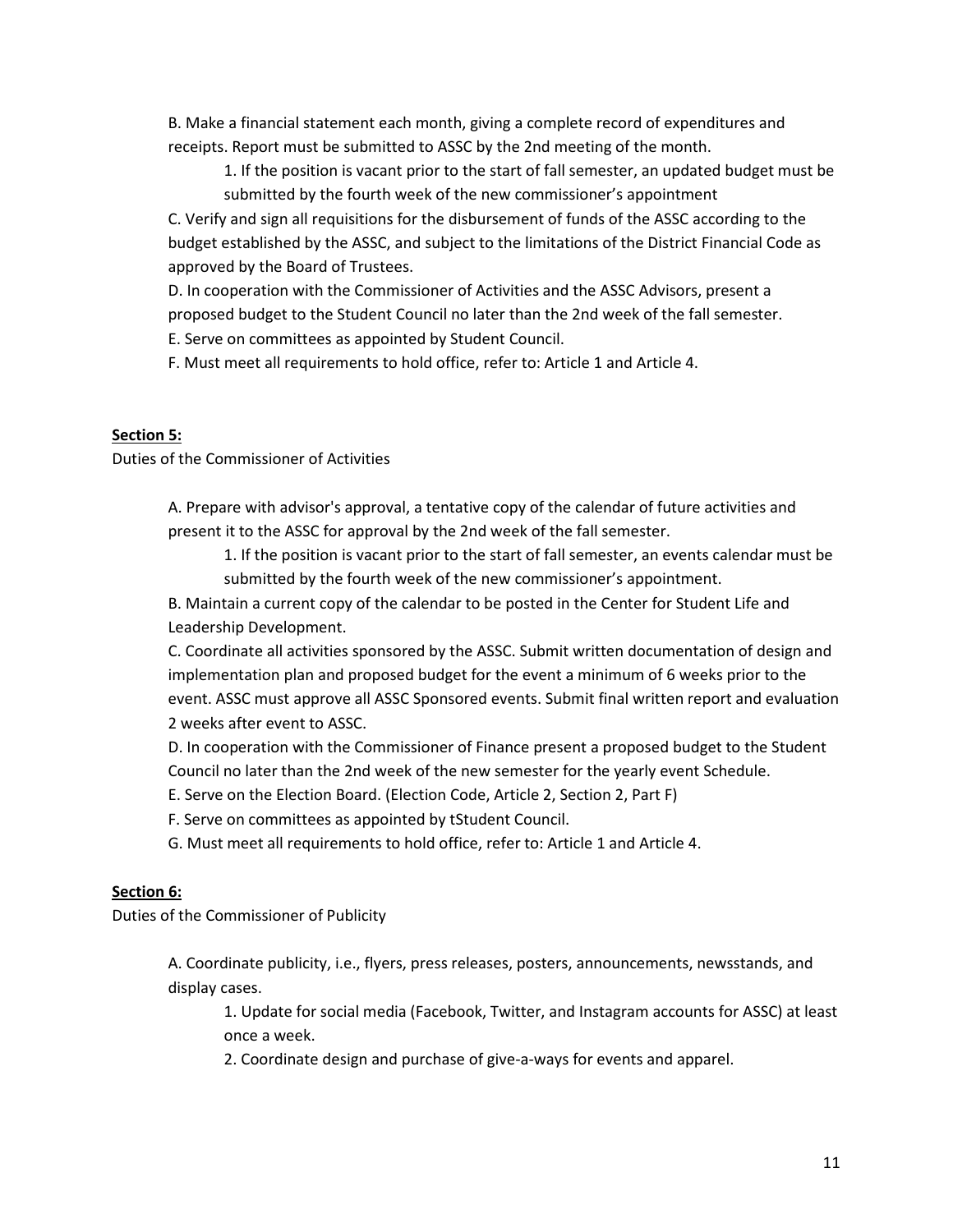B. Work with the Commissioner of Activities to meet the publicity needs of planned ASSC events. Submit a design and implementation plan to ASSC 3 weeks prior to the event. Submit the final reports and evaluation 2 weeks after the event.

C. Serve on the Election Board. (Election Code, Article 2, Section 2, Part F)

- D. Serve on committeeS as appointed by Student Council.
- E. Must meet all requirements to hold office, refer to: Article 1 and Article 4.

### **Section 7:**

Duties of the Commissioner of Public Records (former title: Administrative Assistant)

A. Record the Minutes of all ASSC and Executive Council meetings and maintain confidentiality of Minutes until approved by council

B. Act as custodian of official public records of the Associated Students of Skyline College Governing Council with the exception of the ASSC budget. The Center for Student Life and Leadership Development will assist the Commissioner of Public Records with the maintenance of the Official Public Records of the ASSC.

1. Be responsible for the official correspondence of the Student Council. Official Correspondence is as follows:

- a. statements of intent
- b. statements of support made by ASSC
- c. press releases

d. requests by ASSC to faculty, students and staff

- e. Thank you notes from the ASSC
- 2. All correspondence must be approved by a quorum vote of the Student Council before they can be sent to the public.
- C. Keep a roll of the members and call the roll out loud when required.
- D. Duplicate minutes for distribution to Council members for approval.
- E. Post minutes and agendas of all meetings at least 72 hours prior to the meeting in accordance to the Brown Acts
- F. Be responsible for official correspondence of the Student Council.
- G. Be responsible for collecting all proposed agenda items and posting of the agenda. 1. All proposed agenda items will be reviewed by the ASSC Advisors and the ASSC President.
	- 2. All agendas will be posted in accordance with the Brown Act.

H. Serve on committees as appointed by Student Council. I. Must meet all requirements to hold office, refer to: Article 1 and Article 4.

## **Section 8:**

Duties of the Parliamentarian

A. Position will be appointed at the beginning of the Academic Terms by the new elected ASSC Governing Council.

1. Appointments will be made by current or past ASSC council members or current or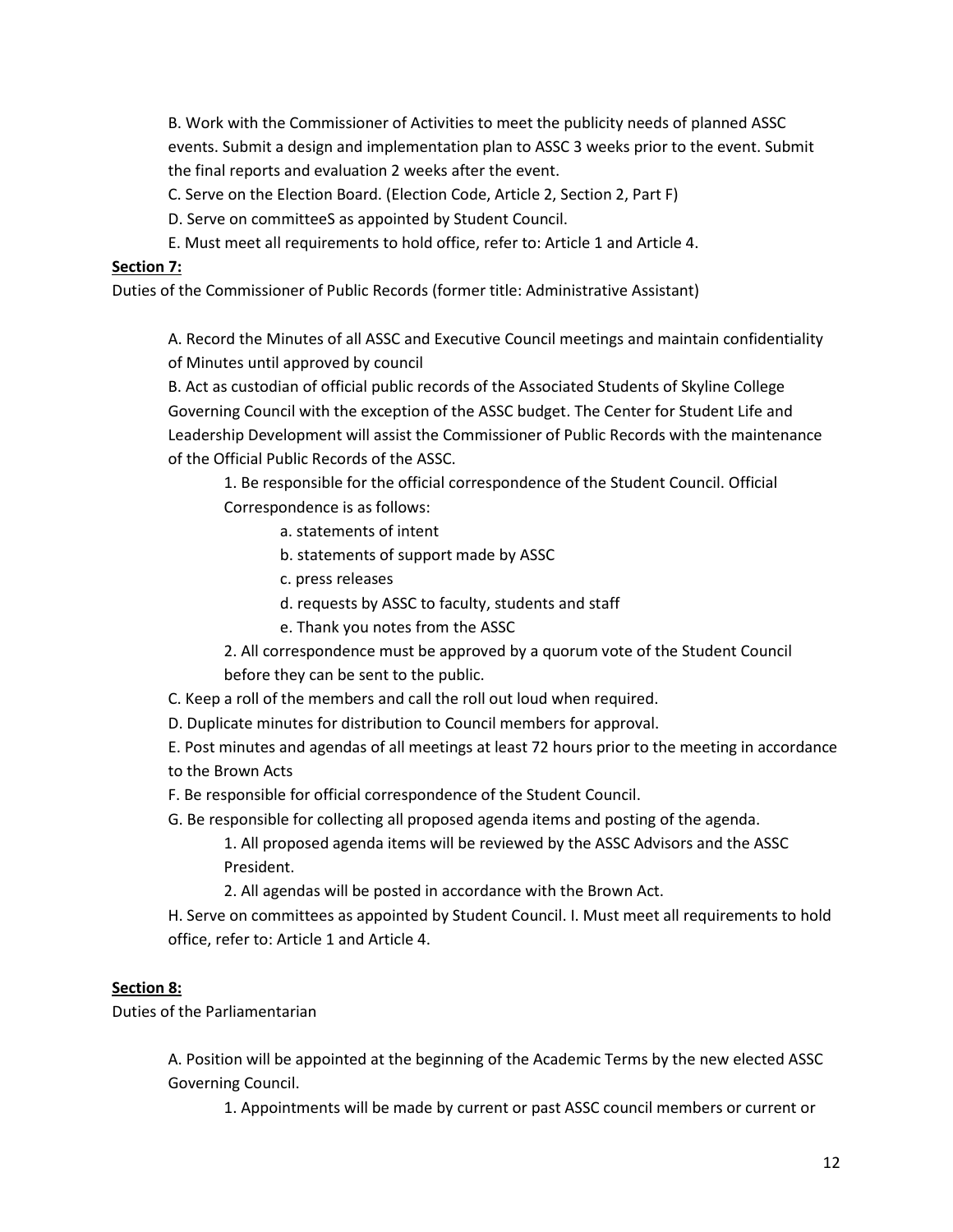past members of SOCC.

2. Candidate must meet the requirements of Article 1 and Article 4 of the ASSC Bylaws.

B. Must have a complete knowledge of the ASSC Bylaws, Brown Act, and Parliamentary procedures and terms.

C. Assist the Vice President of the ASSC with running of Student Council meetings. Serve as time keeper and assist with speed of the meetings.

D. Must attend both ASSC meetings and SOCC meetings.

E. Attend Executive Council Meetings.

F. Serve on committees as appointed by Student Council.

G. Must meet all requirements to hold office, refer to: Article 1 and Article 4.

H. Assume the duties of the Vice President and succeed to the office upon the resignation of the President. If the SOCC Liaison does not accept the position of Vice President, Parliamentarian will fill the position of ASSC Vice President.

# **Section 9:**

Duties of SOCC Liaison

A. Position will be appointed at the beginning of the Academic Terms by the new elected ASSC Governing Council.

1. Appointments will be made by current or past ASSC council members or current or past members of SOCC.

2. Candidates must meet the requirements of Article 1 and Article 4 of the ASSC Bylaws.

B. Assist and collaborate with the Vice President to direct and coordinate SOCC activities.

C. Assume the duties of the Vice-president during the absence and succeed to the office upon the resignation of the Vice-president.

D. Must have a working knowledge of clubs.

E. Act as custodian of official public records of the SOCC with the exception of the SOCC budget. The Commissioner of Public Records, Vice President of ASSC and the Center for Student Life and Leadership Development with assist the maintenance of the Official Public Records of the SOCC.

1. Be responsible for the official correspondence of the Student Council. Official

Correspondence is as follows:

a. statements of intent

b. statements of support made by SOCC

c. press releases

d. requests by SOCC to faculty, students and staff

e. Thank you notes from the SOCC

2. All correspondence must be approved by a quorum vote of the SOCC before they can be sent to the public.

F. Keep attendance of the members and do call roll when required.

G. Duplicate minutes for distribution to council members for approval.

H. Post minutes and agendas of all meetings at least 72 hours prior to the meeting in accordance to the Brown Acts

I. Be responsible for official correspondence of the SOCC.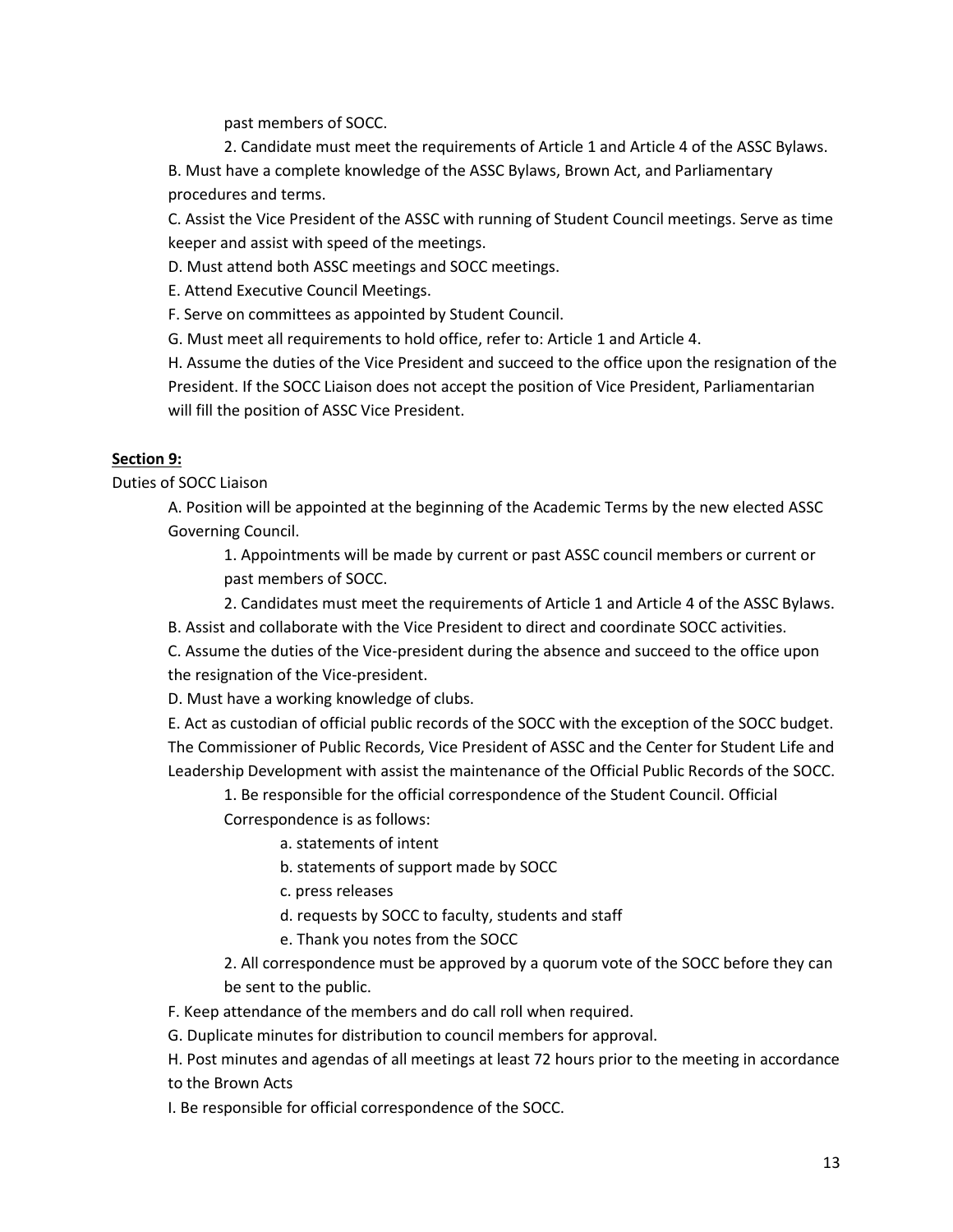J. Be responsible for collecting all proposed agenda items and posting of the agenda.

1. All proposed agenda items will be reviewed by the ASSC President and the ASSC Vice President and SOCC Advisors.

2. All agendas will be posted in accordance with the Brown Act.

- K. Serve on committees as appointed by Student Council.
- L. Attend Executive Council Meeting
- M. Must meet all requirements to hold office, refer to: Article 1 and Article 4.

#### **Section 10:**

Duties and responsibilities of Senator(s) for the ASSC Governing Council

A. A minimum of 3 and a maximum of 15 Senator positions are available on the Governing Council.

B. Represent the entire Student Body at large at Student Council meetings and as designated. C. Attend regular Council meetings.

D. Execute duties and responsibilities as designated by the Executive Council and Council Legislation.

E. Be competent with regard to exercising Robert's Rules of Order, ASSC Constitution and the Brown Act.

F. A member of Council may initiate dismissal of any officer or Senator of the ASSC with the approval of two-thirds (2/3) vote of the total Council membership.

G. Serve on committees as appointed by Student Council.

H. Must meet all requirements to hold office, refer to: Article 1 and Article 4.

#### **Section 11:**

Duties and responsibilities of Associates

A. Students interested in participating in ASSC Governing Council but who do not hold at current Skyline College GPA may be appointed as an Associate member with limited voting rights.

1. Procedures for appointment refer to Article 4, Section: A, B, C, E, F and G 2. Associates may participate in the following ways:

a. be appointed to ASSC committees, Participatory Governance committees, task forces or workgroups and serve as an official voting representative of the ASSC Governing Council

- b. assist with ASSC events
- c. assist with SOCC meetings and events
- d. attend ASSC Governing Council meetings
- e. eligible to participate in conferences and leadership retreats
- f. eligible to receive stipend for serving as official ASSC Governing Council Representative at Participatory Governance committee. See Article 5, Section 1,
- A, B, C and D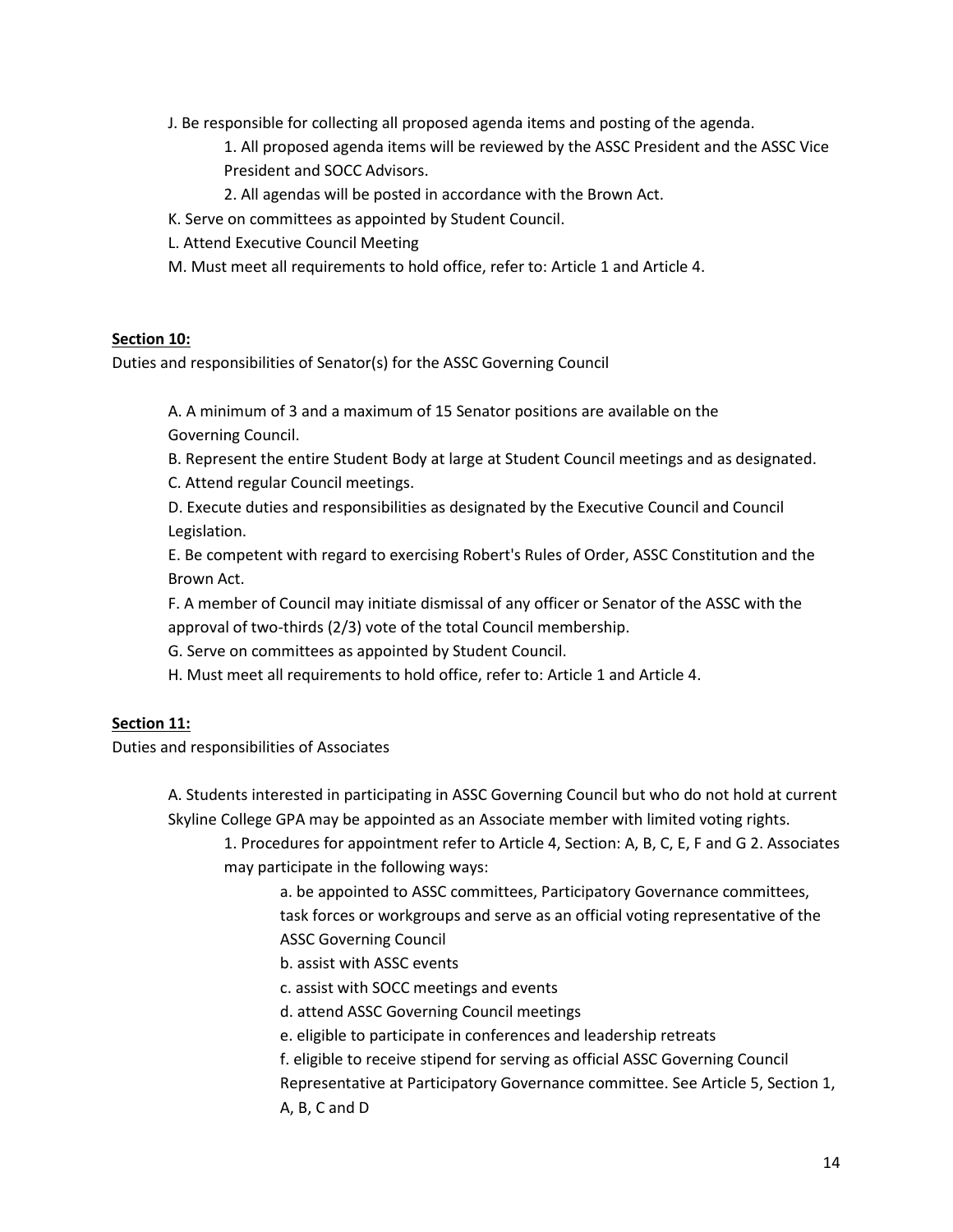B. Inactive Associate members who are lack in participation and did not fulfill the requirements above (Section A, ii, a, b, c, d, f) shall not participate in conferences and Leadership Retreats. C. Maximum number of Associate members shall be 1⁄4 of the number of the full council.

### **Section 12**

In addition to the duties and responsibilities of Executive Officers and Senators and Associates listed above, all Council members must.

A. Maintain a current Skyline Student Body Card.

B. Maintain six units of college level courses at Skyline College.

C. Maintain a minimum GPA of 2.0 for a Senator position, 2.5 for an Executive Commissioners, and 2.75 for President and Vice President positions.

E. New members of Council must work the Student Life Manager to create a Sparkpage and show true understanding of the ASSC Bylaws, the Brown Act and Robert's Rules of Orders. F. Sign and adhere to ASSC Governing Council Job Fulfillment Contract by the first official ASSC Governing Council Meeting or two weeks after their appointment to the ASSC Governing Council.

G. SMCCCD students (attending Canada, College of San Mateo or Skyline) may only serve on ASSC for a grand total of 6 semesters (3 terms total). Students MAY not serve on ASSC in any position if they have already served in either ASCC, ASCSM or ASSC for 6 semesters. This is not exclusive to consecutive terms, this is a restriction for the entire duration in which they are students of our district.

## **ASSC Bylaw #3 The Student Trustee Code**

#### **Section 1:**

Requirements for SMCCCD Student Trustee

- A. Be currently enrolled in one of the Colleges of the San Mateo County Community College District and maintain a minimum of six units.
- B. Maintain a 2.0 G.P.A.
- C. Must be in good academic and conduct standing
- D. Must be knowledgeable of the Student Trustee election process and procedures.

#### **Section 2:**

Requirements for Skyline College Nominee

A. In order to be eligible to run as the Student Trustee Nominee from Skyline College the candidate must be enrolled in a minimum of six units at Skyline College and meet the additional requirements for SMCCCD Student Trustee as stated in ASSC Bylaw #3, Section 1.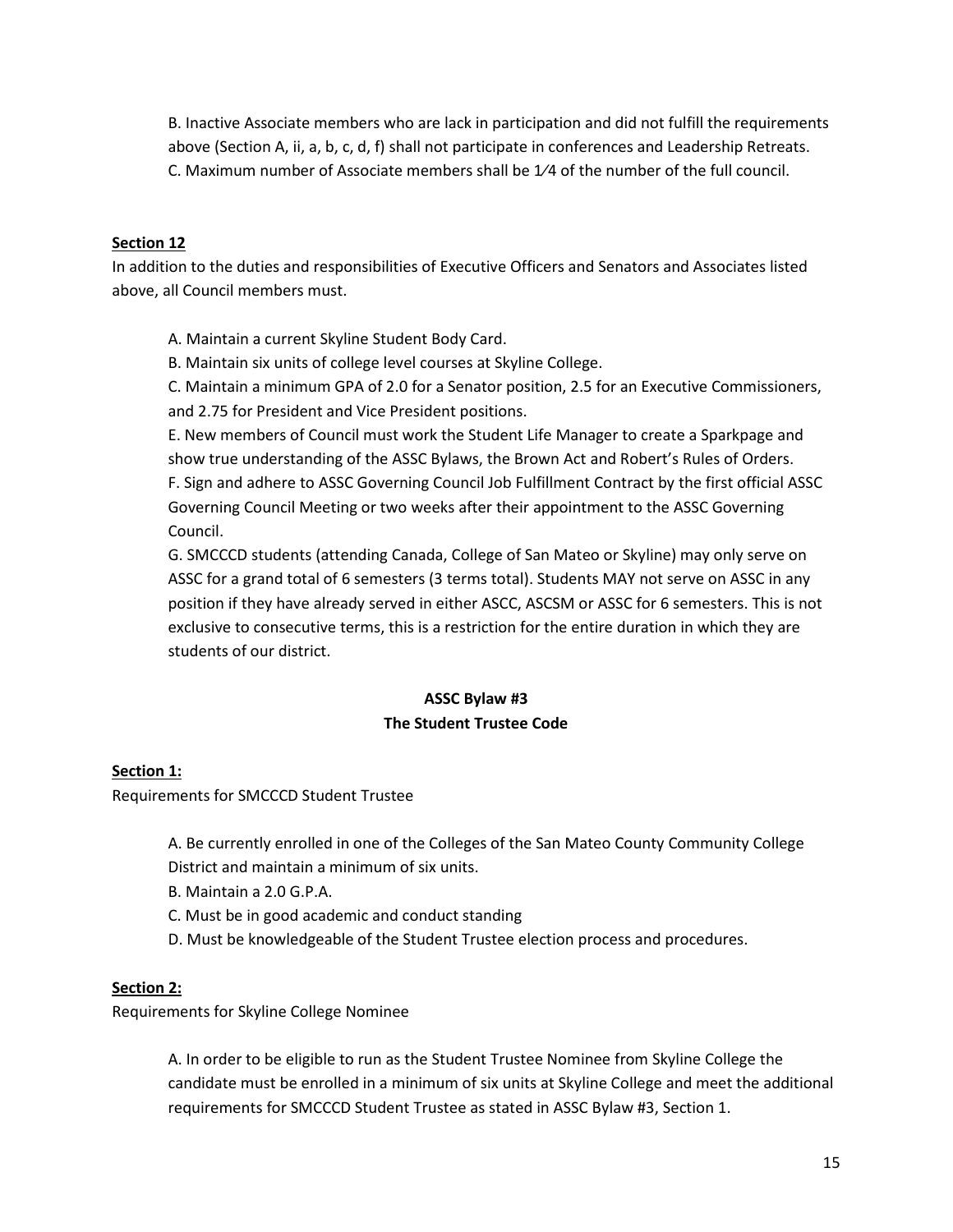### **Section 3:**

Skyline College Nomination Process

A. Election of the Skyline Nominee for Student Trustee will take place during the Student Governing Council Elections

B. Candidates must follow the candidate process as outlined in ASSC Bylaw #1-the Elections Code, Article 1, and Sections  $1 - 3$ .

#### **Section 4:**

SMCCCD Student Trustee Election Process

A. Election shall take place by May 30th of each year.

B. The manner, place and time of the election shall be determined by the Associated Students of Skyline College.

C. The Associated Students shall make every effort to schedule the elections on different days at the colleges.

D. A panel of seven student body officers (two from each college, selected by the Student Council) and incumbent Student Trustee shall interview the three Student Trustee nominees and elect one person by secret ballot to be seated as the Student Trustee.

E. None of the members of the panel may be a candidate.

## **Section 5:**

Duties of the Student Trustee

A. Shall serve a one-year term as non-voting member of the Board beginning June of each year. B. The rights and responsibilities of the Student Trustee shall be limited to those mandated in the Education Code unless an extension of rights and responsibilities is approved by the Board. C. The Student Trustee shall hold monthly meetings with the President and Vice Presidents of the District's three Associated Student Boards to discussion and review upcoming items on the SMCCCD Board of Trustee Agenda

D. The Student Trustee shall attend a minimum of two meetings per semester of College of San Mateo, Canada College and Skyline College Associated Student Board meetings.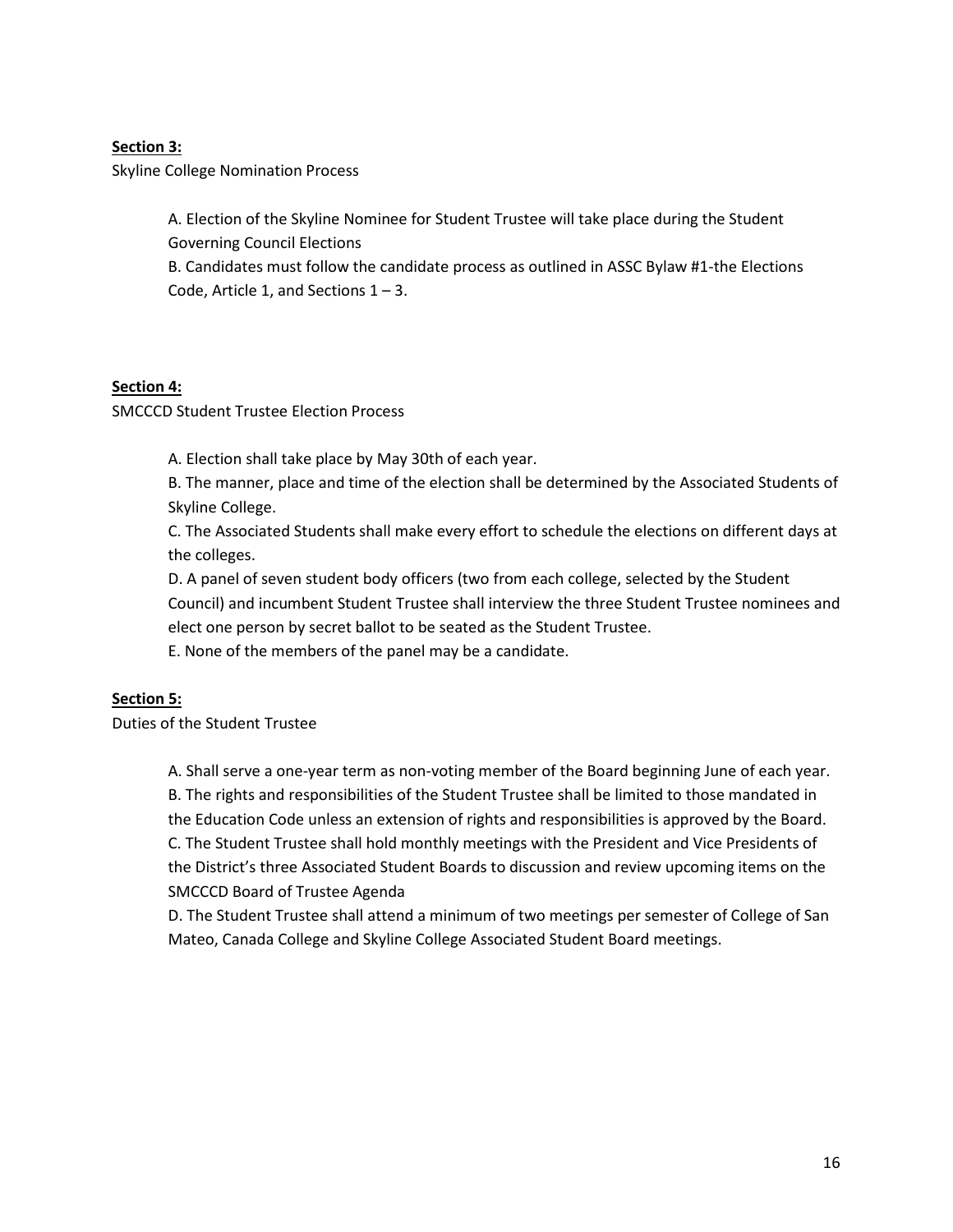#### **ASSC Bylaw #4**

#### **The Financial Code**

#### **ARTICLE 1**

#### **Regulations for the Constitution and Disbursement of Funds Held in A.S.S.C Accounts**

#### **Section 1:**

Policy on Returned Checks - \$15 Returned Check Change

A. There will be a \$15 charge assessed for all returned checks written to an ASSC account. It will be the responsibility of the account for the returned check and the additional \$15 to reimburse the account for the returned check and the returned check charge.

#### **Section 2:**

Collection of Funds

A. Only those funds which are authorized by the organization's constitution or statement of purpose may be collected.

B. Funds may be collected only by authorized members of the organization.

C. Public sales by organizations may be conducted on or off campus only when approved by the Center for Student Life and Leadership Development.

D. All money collected by the organization must be deposited immediately. An itemized report of how funds were collected must accompany all deposits and include the number of tickets or items sold, price of items, etc.

E. All money received will be deposited into the appropriate ASSC account.

#### **Section 3:**

Expenditure of Funds

A. All expenditures will require the use of ASSC service contracts, renumbered purchase orders and/or renumbered requisitions.

B. Payroll or scholarship expenditures must be issued through the appropriate SMCCCD accounts. ASSC must make such payment through district channels.

C. All expenditures for services require the completion of the ASSC contract for services. The completed contract must be submitted with the requisition for the check to be issued prior to the service date.

D. All purchases must be made by renumbered requisitions. When billed, the requisition will be drawn in the name of the vendor.

E. To comply with auditing standards, receipts or some authorized backup must accompany all requisitions. Authorized backup for expenditures includes invoices standard receipts (dated and stamped by vendor), and purchase orders. Handwritten notes, cancelled checks or similar material will not be accepted as authorized verification of expenditure.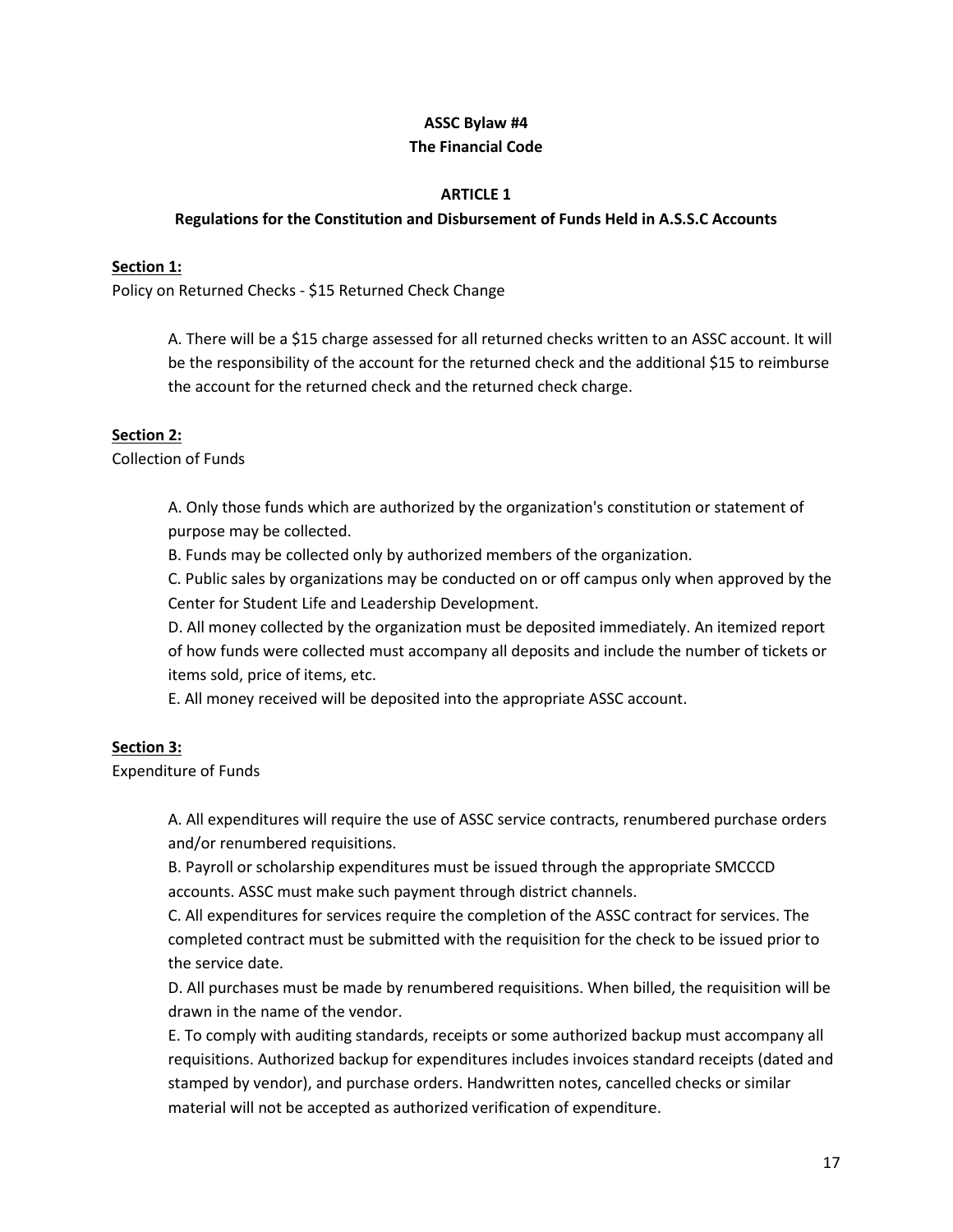F. Check requests prepared by the ASSC will require a minimum of 2 weeks to be processed.

G. Requisitions drawn against ASSC funds must be signed by the advisor and the Treasurer of the originating organization, the ASSC Advisors, the ASSC Commissioner of Finances and at least one college administrator.

H. Trust accounts may be established, with the approval of the Coordinator of Student Activities, for the purpose of maintaining funds to provide support services or material to students. A statement of purpose and account signature sheet must be on file in the Center for Student Life and Leadership Development to establish and maintain an account.

I. Club or trust accounts that are inactive for two years will be absorbed into the SOCC Trust. (See Article 7 of the ASSC Constitution and SOCC Manual for additional information.)

J. An inactive club or trust is one that has no transactions for two years and/or has no current signature or required club forms on file in the Center for Student Life and Leadership Development.

K. Club Trust accounts may not run into a deficit balance without the approval of the ASSC

# **Section 4:**

The Center for Student Life and Leadership Development is authorized to collect and/or pay any debts incurred by an ASSC organization.

# **ARTICLE 2**

## **ASSC Club Grants**

# **Section 1:**

The ASSC is authorized to provide a grant program for all recognized clubs on campus for requests that exceed \$500.00. All requests under \$500.00 should be addressed at the Skyline Organization and Club Council meetings. See Bylaw 7

# **Section 2:**

A recognized club must have the following information on file:

- A. A faculty advisor (completed Advisor Contract)
- B. An approved constitution on file in the Center for Student Life and Leadership Development.
- C. A current dub roster on file in the Center for Student Life and Leadership Development.

D. The student group must have met the minimum requirements to be considered an officially recognized club / organization

# **Section 3:**

Criteria for Grant

- A. Not to exceed \$2000.00.
- B. Grants available not more than one academic year per club.
- C. Clubs / Organizations must finance a minimum of 20% to 50% of the event to show a vested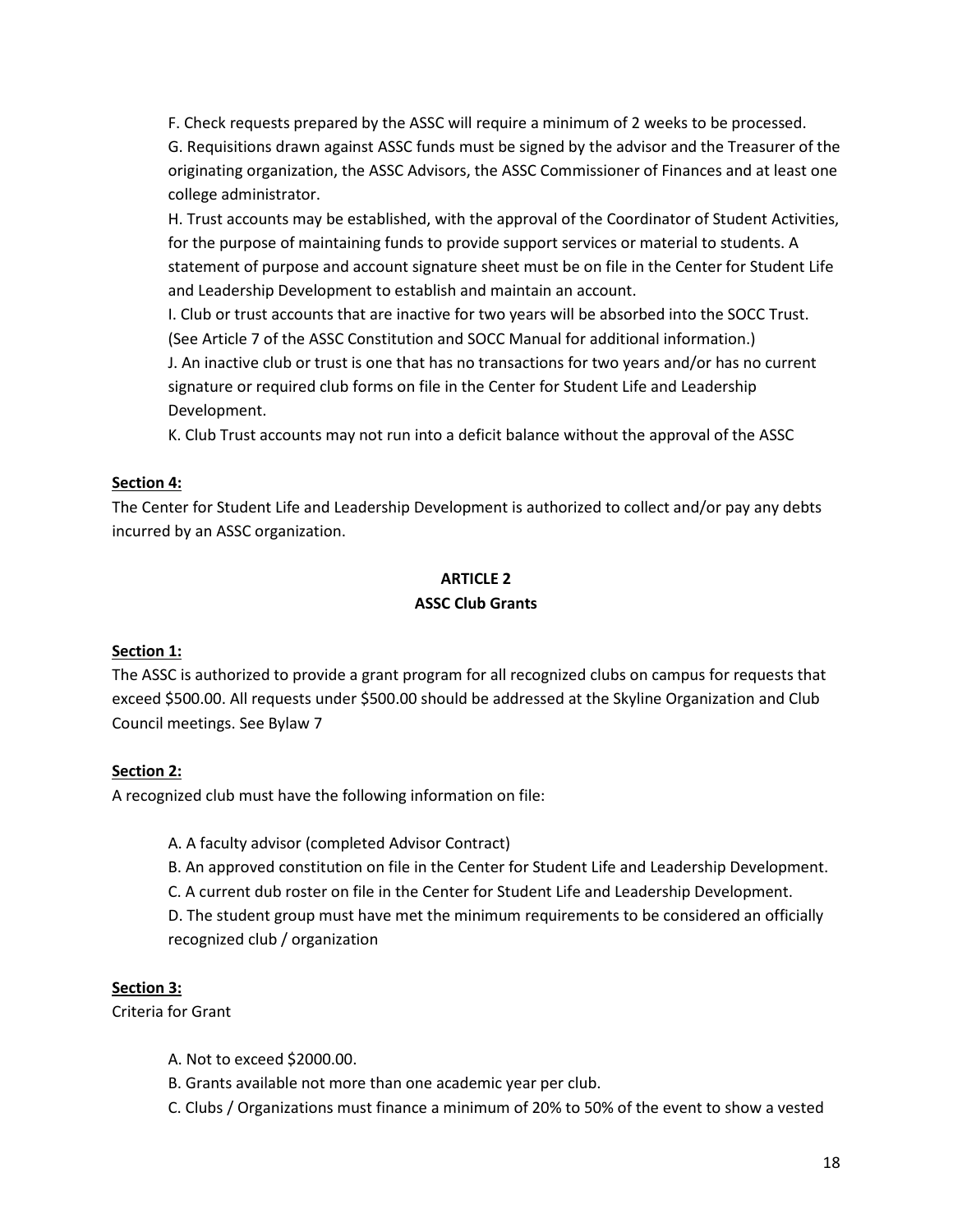interest in the project. 20% investment is required for groups whose trust account has a balance below \$500.00. 50% investment is required for groups whose trust account has balance above \$500.00

D. Grants must be applied to an activity that would be of interest to the general student body.

- E. Admission charges must allow for student body cardholders to receive a discount price.
- F. The grant request must be presented to Council a minimum of 3-4 weeks prior to the activity. G. Steps for applying for a Grant Request:

1. Obtain a Proposal Packet from the Center for Student Life and Leadership Development, Room 6212.

2. Complete Proposal Application and Budget Proposal form.

3. Return the Application and Budget Proposal form to the Center for Student Life and Leadership Development, 6212. Incomplete proposals will not be accepted

H. A two-thirds (2/3) vote of council is necessary for grant approval.

I. A completed ASSC Requisition with necessary paperwork attached must be signed by the following individuals of the club requesting the funding; Advisor, President/Chair, Treasurer and two Club members at large in order to complete the transfer of funds.

J. All advertising for the event must include the name of the Associated Student of Skyline College as one of the supporters/sponsors of the event.

K. For additional information about procedures for requesting funding, refer to Code 6, Section 4 of the ASSC Constitution.

#### **ARTICLE 3**

#### **ASSC Grants for Skyline College Department/Programs and other Events**

#### **Section 1:**

The ASSC is authorized to provide a grant program for department and division programs

#### **Section 2:**

Criteria for Grant

A. Before requesting funds from the ASSC the department, program or employees of the college and must have made attempts to secure full or partial funding from their program, department, division or student groups affiliated with their program.

B. The requestor(s) must finance a minimum of 20% to 50% of the event to show a vested interest in the project

- 20% investment is required for events below \$1000.00
- 50% investment is required for events above \$1000.00
- C. Not to exceed \$2000.00.
- D. Grants available not more than once per academic year.
- E. Grants must be applied to an activity that would be of interest to the general student body.
- F. Admission charges must allow for student body cardholders to receive a discount price.
- G. The grant request must be presented to Council a minimum of three weeks prior to the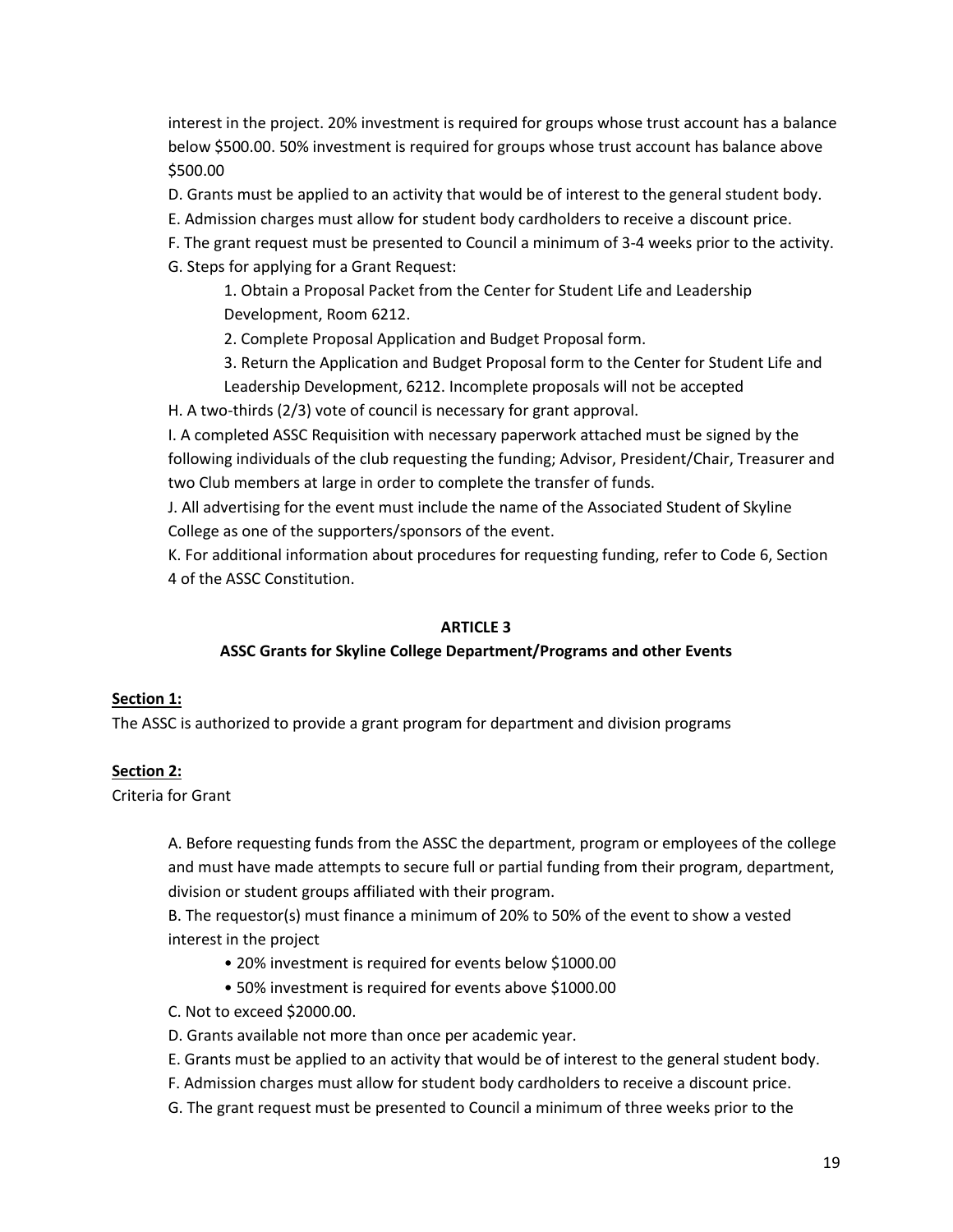activity.

H. Steps for applying for a Grant Request

- 1. Obtain a Proposal Packet from the ASSC website
- 2. Complete Proposal Application and Budget Proposal form.
- 3. Incomplete proposals will not be accepted

I. A two-thirds (2/3) vote of council is necessary for grant approval.

J. A completed ASSC Requisition with necessary paperwork attached must be signed by the following individuals the ASSC Advisor, President/Chair or Treasurer, the faculty/staff requestor and the Division Dean of the employee who is making the request in order to complete the transfer of funds.

K. All advertising for the event and any reporting of the event in newsletters and newspapers (i.e. Skyline Shines or the Skyline View) must include the name of the ASSC as one of the supporters of the event. All grants must include the use of the ASSC logo.

L. For additional information about procedures for requesting funding, refer to Code 6, Section 4 of the ASSC Constitution.

### **ARTICLE 4**

## **Club Request for Conference Travel**

## **Section 1:**

The ASSC is authorized to provide a grant program for all recognized clubs on campus for requests that exceed \$500.00. All requests under \$500.00 should be addressed at the Skyline Organization and Club Council meetings.

## **Section 2:**

Officially recognized club/organization must have the following information on file:

A. A faculty advisor (completed Advisor Contract)

- B. An approved constitution on file in the Center for Student Life and Leadership Development.
- C. A current dub roster on file in the Center for Student Life and Leadership Development.
- D. The club has the minimum requirements to be considered an officially recognized club

## **Section 3:**

Criteria for Grant

- A. Not to exceed 50% of the total cost of the conference or the maximum amount of \$2000.00.
- B. Grants available not more than once per academic year.
- C. Clubs must raise a minimum of 50% of the conference travel expenses.

D. Clubs must show how attending the conference would be beneficial not only to club members but to the general student body and the campus community.

E. Clubs are required to have one advisor for every ten students attending the conference.

Funding for the advisor must be included in the original grant request and will not be considered as a separate grant request.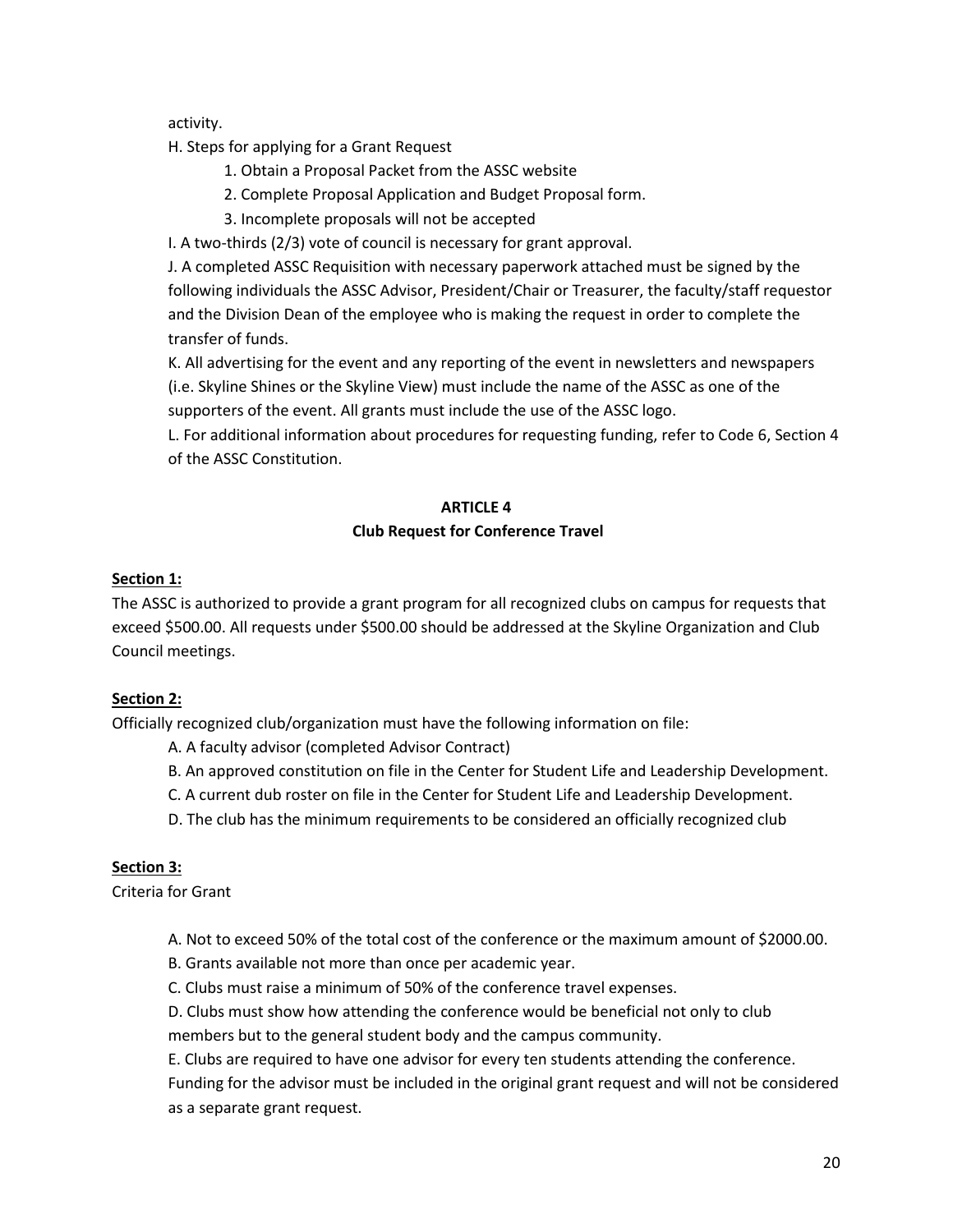F. The grant request must be presented to Council a minimum of four weeks prior to the conference.

G. Steps for applying for a Grant Request

- 1. Fill out the Proposal Packet from the Student Life website
- 2. Complete Proposal Application and Budget Proposal form.
- 3. Incomplete proposals will not be accepted

H. A two-thirds (2/3) vote of council is necessary for grant approval.

I. A completed ASSC Requisition with necessary paperwork attached must be signed by the following individuals of the club requesting the funding; ASSC Advisor, President/Chair or Treasurer in order to complete the transfer of funds.

J. All advertising or mention of the conference attendance in campus newsletters (i.e. Skyline Shines and the Skyline View) must include the name of the Associated Student of Skyline College as one of the supporters of the activity.

K. For additional information about procedures for requesting funding, refer to Code 6, Section 4 of the ASSC Constitution.

#### **ARTICLE 5**

#### **Allowance for Student Representatives at Administrative Meetings**

#### **Section 1:**

Allowance for attending meetings.

A. Any ASSC representative attending an on-campus or off-campus meeting will receive an allowance of \$25.00.

B. An on-campus or off-campus meeting will be defined as one of the following: - official Student Senate of California Community College (SSCCC) meeting. - SMCCCD Board of Trustees meeting - SMCCCD Student Council (which consists of representatives from the Associated Students of College of San Mateo, Associated Students of Skyline College of San Mateo and the Associated Students of Canada College, the SMCCCD Student Trustee) meeting. -SMCCCD Shared Governance meeting. - District Auxiliary Services Advisory Committee (DASAC) meeting. - Skyline College, College Council meeting. - Skyline College Academic Senate meeting. - Skyline College Curriculum Committee meeting. - Skyline College Educational Policy meeting - Skyline College Planning and Budget meeting - Official meeting for Accreditation (WASAC) - Any other official meeting in which Skyline Student Representation is needed, excluding ASSC Executive Council, ASSC meetings and SOCC meetings

C. When request for allowance is made, requisition must be accompanied by supporting documentation from the meeting. Documentation is as follows: meeting agenda, minutes and/or information packets distributed at that meeting. Only those representatives who have been officially appointed by the Student Council will be approved for payment of allowance. D. Meeting attendance shall be verified by the ASSC Advisors, the ASSC Commissioner of Finance and the President of Student Council.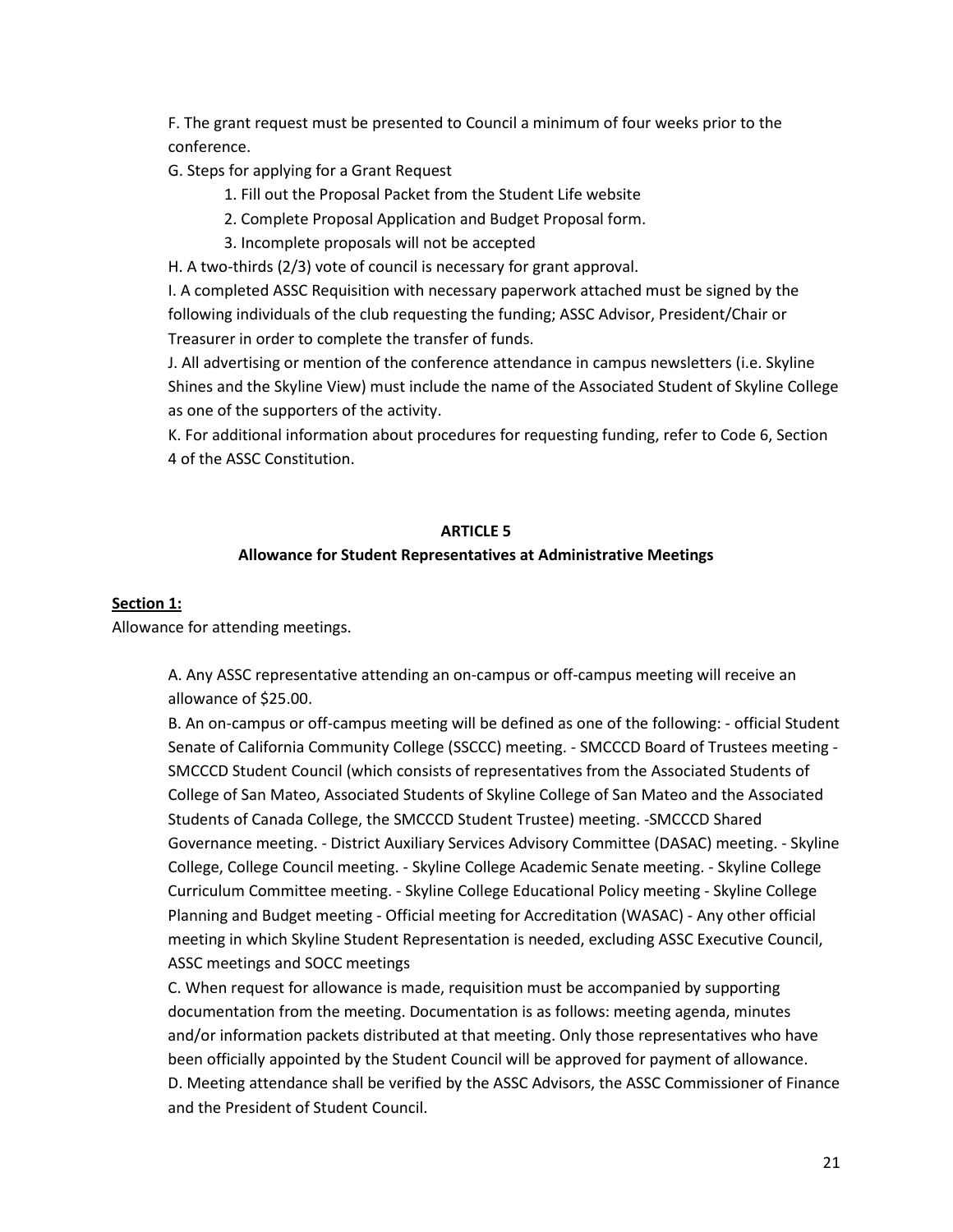### **ARTICLE 6**

## **Regulations for the Disbursement of Funds to the Center for Student Life and Leadership Development**

### **Section 1:**

Center for Student Life and Leadership Development shall receive an endowment from the ATM Fund

A. 90% of the monies in the ATM Fund will be transferred into the Activity Office Trust by the

first

week of classes, fall semester.

B. The endowment will be used for educational programming and to purchase office supplies for the Center for Student Life and Leadership Development.

C. Disbursement of the funds shall occur only at the discretion of the ASSC Advisors and the Vice President of Student Services.

# **ASSC Bylaw #5 The ASSC Podcast Policy**

## **Section 1:**

The ASSC Podcast (or known by its seasonal name chosen by the Student Life Manager per semester) is a campus online publication (not by the school newspaper) put out by the Associated Students of Skyline College Governing Council to inform the campus population of their events, activities, announcements, and issues related to Skyline College. It may also contain student and staff written pieces; however the podcast is not limited to one singular theme.

## **Section 2**:

The ASSC Podcast is an optional online publication and will be maintained "as long as" or "when" there is student staff to accomplish the task of producing the publication on a regular basis, not less than once a month and not more than twice a month.

#### **Section 3:**

The ASSC Podcast is managed by the Center for Student Life and Leadership Development.

#### **Section 4**:

Any currently enrolled Skyline College students may submit material to the ASSC Podcast. The Center for Student Life staff retains the right to choose material for publication. Furthermore, the staff retains the right to edit any and all material submitted for online publication.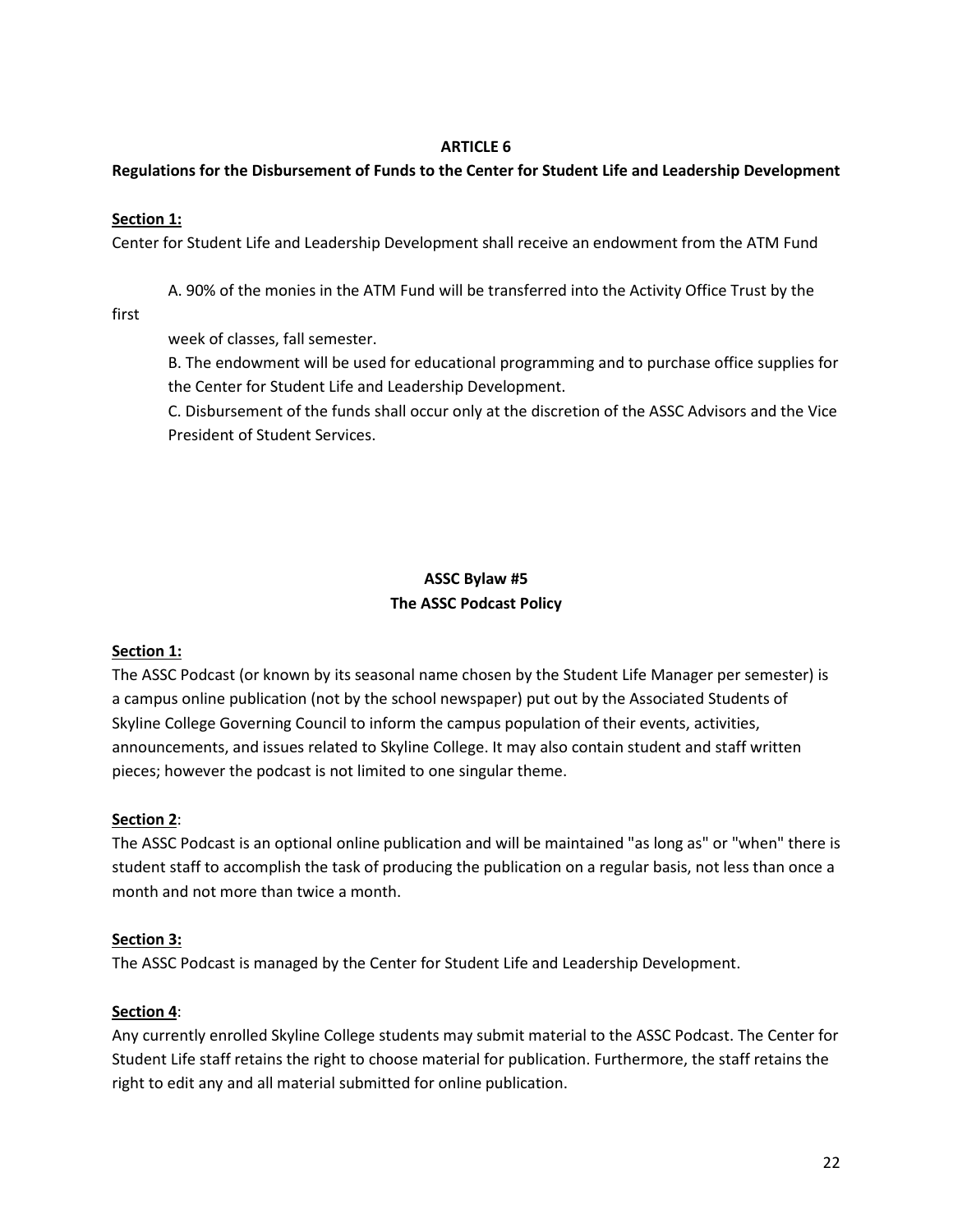## **Section 5**:

The ASSC will bear responsibility for all costs related to the publication and distribution of the ASSC Podcast.

## **Section 6:**

The ASSC Advisors must be conferred with before publication.

### **Section 7:**

The FOG publication will not eliminate the SKYLINES publication.

#### **Section 8:**

Advertisements may appear in the recordings as long as the ad does not exceed 1 minute. Ads can be free or discounted in exchange for discounts or donations to the ASSC.

# **Bylaw #6 The Governing Council Standing Rules**

#### **Section 1:**

All guests are welcome and may request to speak during the HEARINGS OF GROUPS AND individuals section of the agenda. Guests should request prior to the beginning of the meeting to be placed on the agenda. (December 1989)

#### **Section 2:**

An agenda will be available to guests and members of the Governing Council prior to the meeting. Minutes are available to the Governing Council members only and become public upon approval. (December 1989)

## **Section 3:**

All items of business must be sponsored by a member of the Governing Council. December 1989)

#### **Section 4:**

To attain ASSC sponsorship or support a formal request must be submitted in writing to the Governing Council at least two weeks in advance of the event/activity. The request should include the following information:

- A. Purpose or nature of the event/activity
- B. Date, time, location of event/activity

C. Specific duties Governing Council members are expected to assume (i.e., make posters, distribute flyers, post publicity, provide funding, serve refreshments, etc., list the type of assistance requested and the time commitment involved).

D. Specific duties other groups/individuals will assume. (December 1989)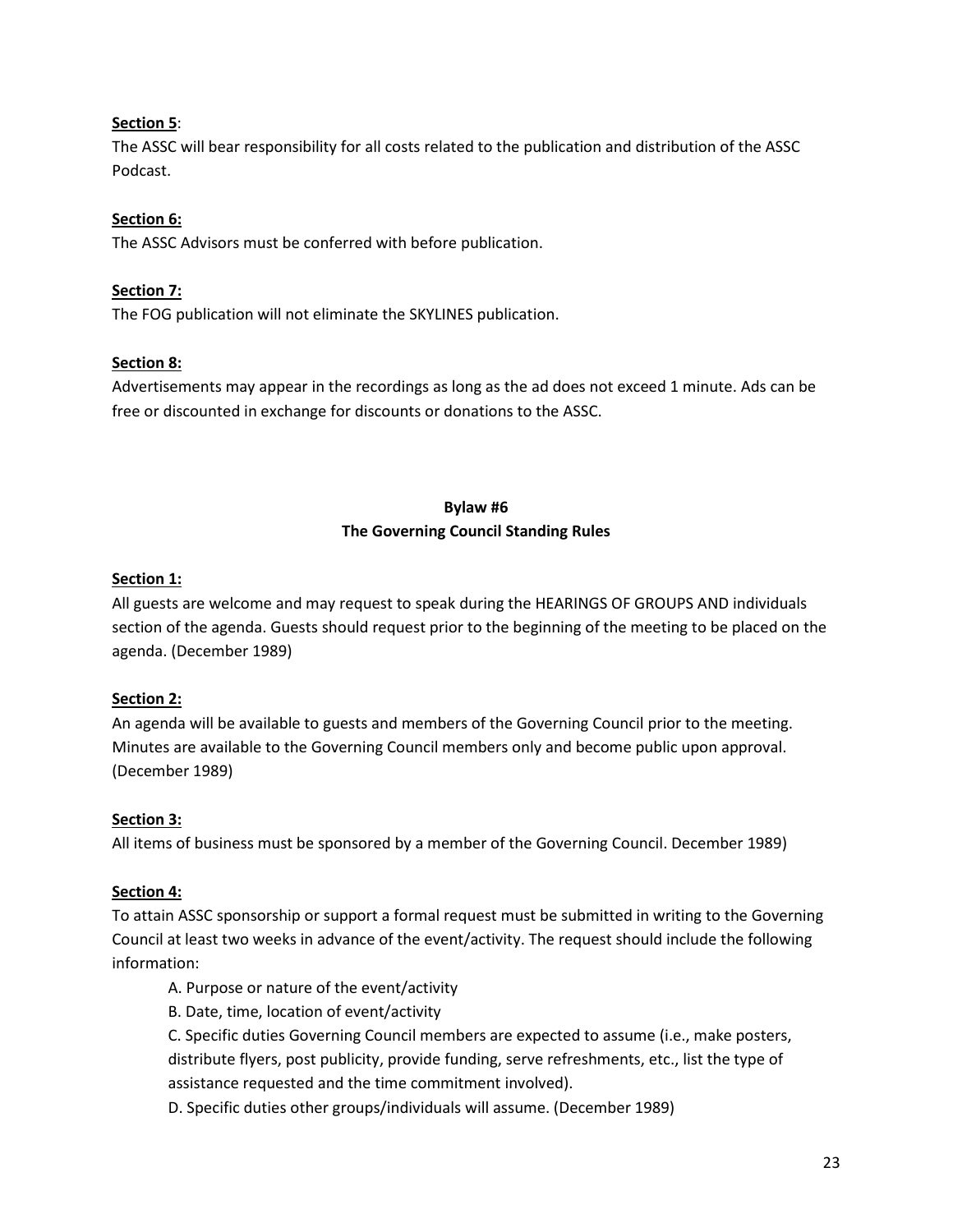### **Section 5:**

Only voting members of the Student Governing Council may sit at the table or in the voting area at Council meetings. Other individuals (and their belongings) must sit in the gallery section designated by the Council on the perimeter of the room. (October 1986)

### **Section 6:**

The ASSC Advisor may present business and participate in discussion. (September 1986)

### **Section 7:**

Fixed time to adjourn is the end of the instructional period. (rev. December 1989)

### **Section 8:**

Governing Council members will be dismissed from office with four absences or five tardies. A "tardy" is defined as arriving after the meeting has started or arriving 10 minutes after the instructional period has begun. (Rev. December 1989)

### **Section 9:**

The voting rights of Governing Council members will be suspended after two consecutive absences. Suspension will be revoked after attendance at two consecutive meetings. The secretary will maintain attendance records. (September 1986)

#### **Section 10:**

Members of the ASSC committees or student representatives on college and district committees must be members of the Governing Council. Exceptions to this can be made with two-thirds (2/3) approval of Council. (rev. December 1989)

#### **Section 11:**

The Governing Council meeting room must be left in order after use by the Council. No cups or food may be left in the room, all papers must be removed, and chairs will be set around the tables in the same manner as they were found. (September 1986)

#### **Section 12:**

The ASSC must adhere to the included Budget Notes and Guidelines (attached to the Bylaws) when discussing or voting on items that are affiliated with the ASSC Budget. The Budget Notes and Guidelines should be referred to for a clear understanding of the parameters for the standing budget's Discretionary versus Non-Discretionary accounts as approved by the Student Life Manager and ASSC Advisors. See the Budget Notes and Guidelines after Bylaw #8, Section 3.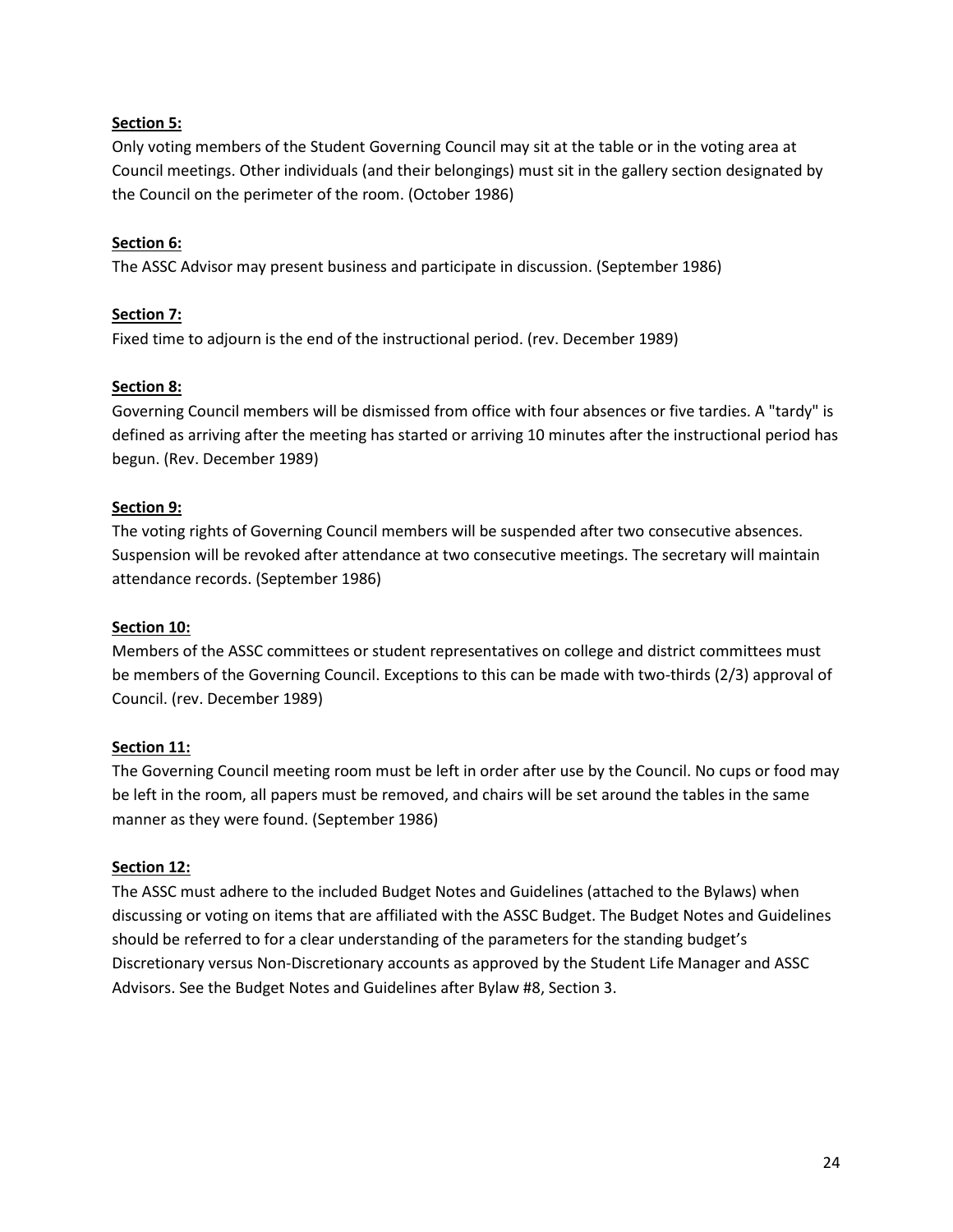### **Bylaw #7**

## **The Skyline Organization and Club Council Meeting Rules**

### **Section 1:**

All guests are welcome and may request to speak during the hearings of groups and individuals section of the agenda. Guests should request prior to the beginning of the meeting to be placed on the agenda.

## **Section 2:**

An agenda will be available to guests and members of the Club Council prior to the meeting. Minutes are available to the Club Council members only and become public upon approval.

## **Section 3:**

All items of business must be sponsored by a member of the Club Council.

### **Section 4:**

To attain SOCC sponsorship a formal request must be submitted in writing to the Club Council at least four weeks in advance of the event/activity. The request should include the following information:

- A. Purpose or nature of the event/activity
- B. Date, time, location of event/activity

C. Specific duties Club Council members are expected to assume (i.e., make posters, distribute flyers, post publicity, provide funding, serve refreshments, etc., list the type of assistance requested and the time commitment involved).

- D. Specific duties other groups/individuals will assume
- E. All funding request must be submitted to the ASSC and adhere to ASSC Funding Procedures

#### **Section 5:**

Only one voting member from each officially recognized club or organization may sit at the table or in the voting area at Club Council meetings. Other individuals (and their belongings) must sit in the gallery section designated by the Council on the perimeter of the room. (October 1986)

#### **Section 6:**

The ASSC/SOCC Advisor may present business and participate in discussion when appropriate. (September 1986)

#### **Section 7:**

Fixed time to adjourn is the end of the instructional period. (Rev. December 1989)

#### **Section 8:**

Club/Organizations who are absent for two consecutive meetings will not be allowed to vote on any action items on the agenda until they have attend the next full meeting.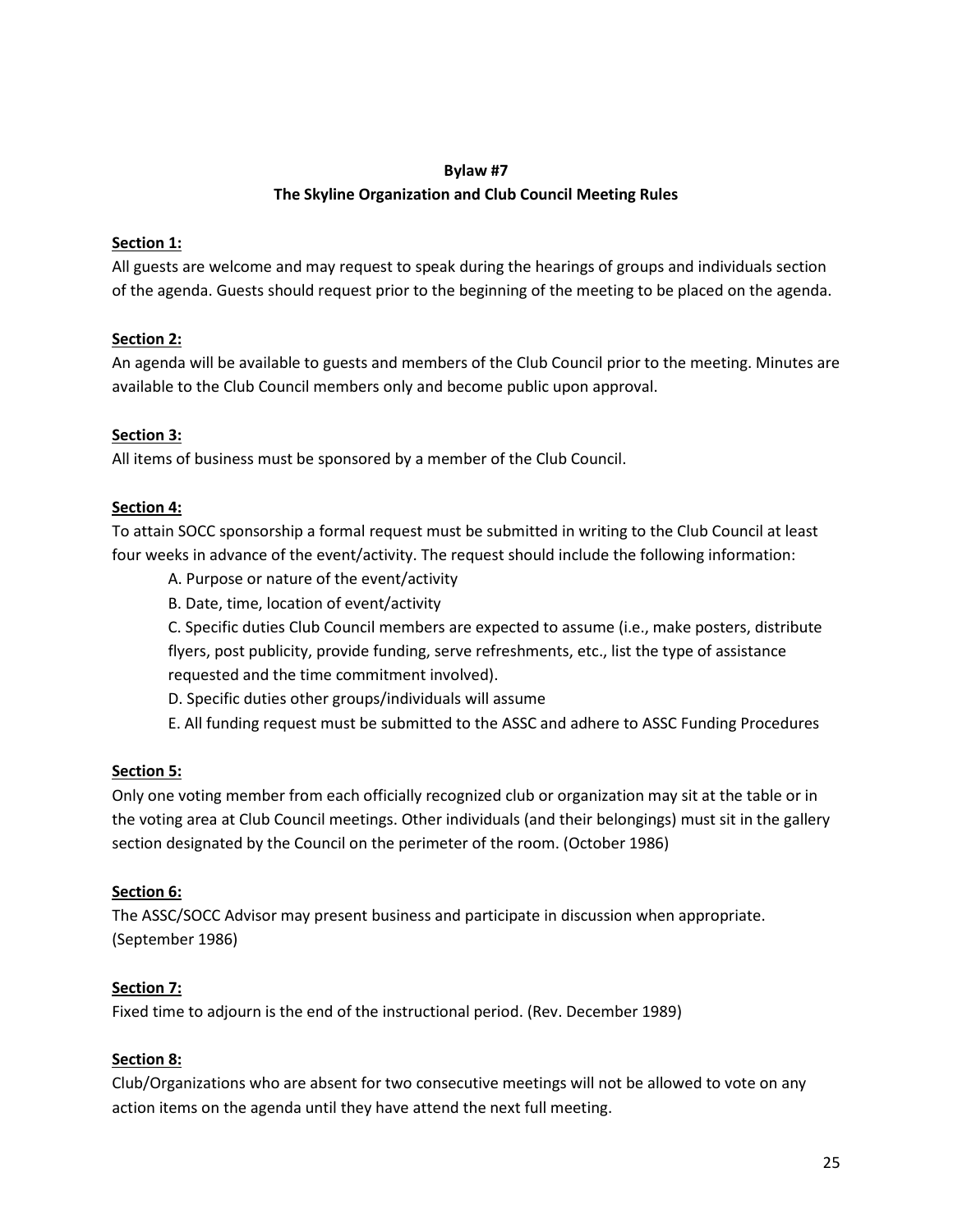### **Section 9:**

A Club's officially recognized status will be removed with four three absences or five tardies from SOCC meetings within an academic year. A "tardy" is defined as arriving after the meeting has started or arriving 10 minutes after the scheduled meeting time has begun.

A. SOCC clubs who lose official status will have their Trust Accounts frozen until membership in SOCC is reestablished

B. Former members must re-submit SOCC application with letter from club / organization stating the reason for lapse in membership.

## **Section 10**:

Representatives attending the SOCC meetings can only act as the official voting representative for one club. (A student who is a member of more than one student group can only represent one of the groups at the meeting.)

## **Section 11:**

Eligibility for SOCC Grants

A. Clubs / Organizations that have maintained their officially recognized status with SOCC are eligible for SOCC Grants of up to \$500.

B. Programs, departments and divisions are not eligible for SOCC. Grants but they may request help from individual clubs.

C. Request over \$500.00 must be submitted to the ASSC

D. Members of SOCC must follow the appropriate guidelines or their trusts will be frozen

- 1. Meet all SOCC attendance requirements as outlined in ASSC Bylaws 7 section 9
- 2. Submit all required documentation for check request

#### **Bylaw #8**

**The Skyline Organization and Club Council Officially Recognized Club Organization Status** 

#### **Section 1:**

Requirements to apply for officially recognized and club / organization status

- A. Completed Club /Organization Constitution
- B. A roster that list a minimum of 10 members who are registered Skyline College students
- C. Completed Advisor Contracts that list at least one Full Time Skyline College Faculty or Staff
- D. Request to appear on the SOCC Agenda using the Student Clubs website

E. Completed packets must be submitted a minimum of two weeks prior to the SOCC meeting when your group will be making its request for official status request

F. Regular attendance at the SOCC meetings, no more than 3 absences or 5 tardies within an academic year. Clubs exceed the number of absences or tardies will be deemed inactive. G. Inactive organizations will unable to access club funding, request for grants, travel, hold

events, and all the other Skyline College Student Organization privileges.